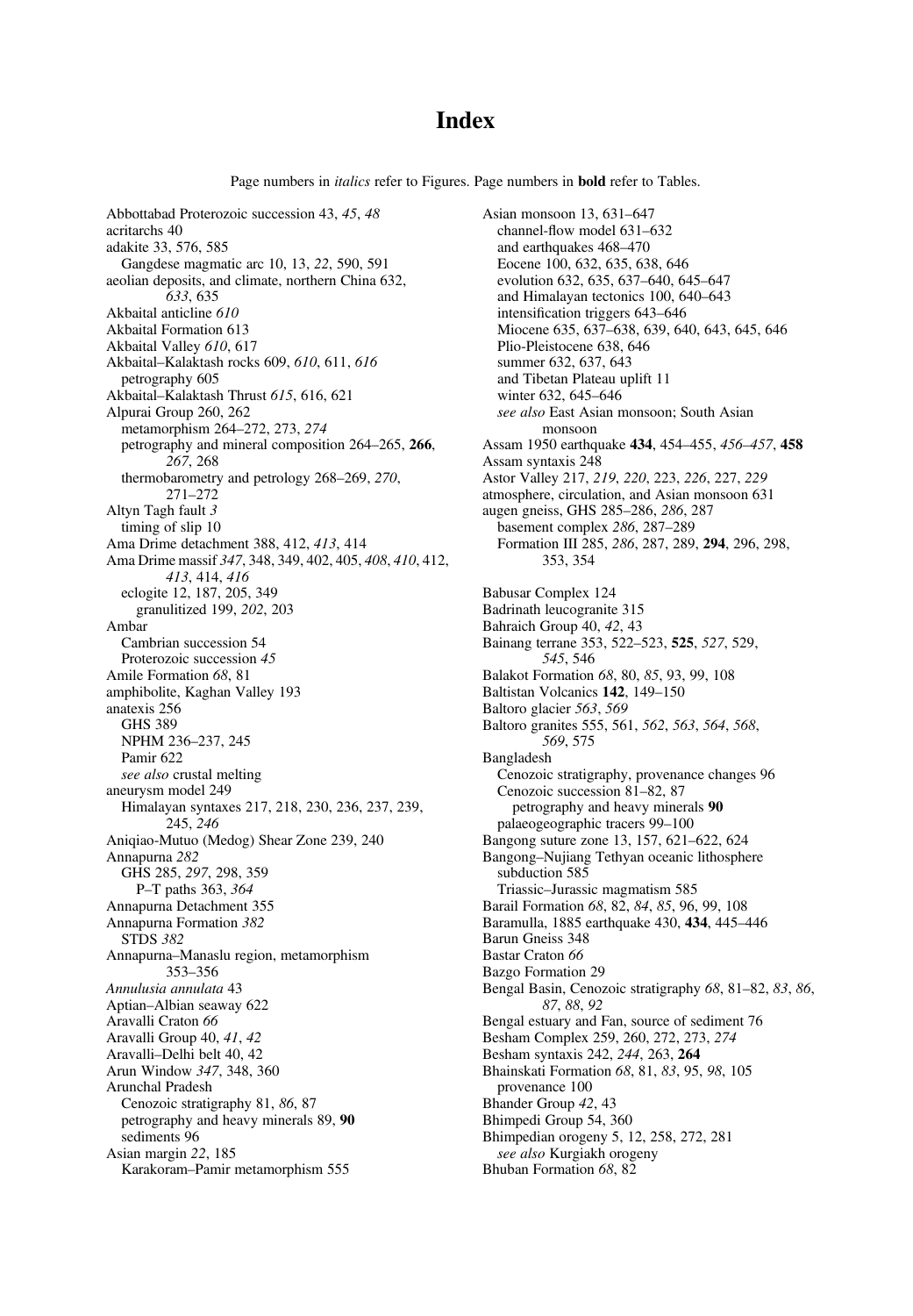Bhutan 1714 earthquake 433, 439, 440 crustal structure 496–498, 508–510 Palaeozoic succession 44, 54 STDS 384, 386–387 Bihar 1934 earthquake 9, 434, 450–454 Birmania Formation 41, 43 Blaini Formation 44, 46, 47 Blainskati Formation 28 blueschists 183, 186 formation in subduction zones 183, 187, 203 ophiolitic mélange 187 Tibet 187–188 Boka Bil Formation 68, 82 boninites 258 Brahmaputra River 66 catchment geology 71 paleo-Brahmaputra 93, 96 source of sediment 76, 78 brittle–ductile transition Eastern Nepal 346 NPHM 229, 230, 234, 237–238 STDS 384, 389 Bryozoa 149 Budhi Gandaki, STDS 382 Bundelkhand Craton 66 Bura Buri granite pluton 307, 315, 357, 358, 389 Burhi Dihing River, source of sediment 75 Burhi Gandaki Valley, metamorphism 353–354 Burma Basin 632, 633 Buxa Formation 46 Cambrian stratigraphy 43, 44, 46–54 biostratigraphy 46–47, 48, 49, 53 craton 47 Lesser Himalaya 49 Salt Range 44, 45, 47, 49 Tethyan zone 44, 45, 49–54 zircon age spectra 47 Cambrian–Ordovician unconformity 50, 51, 53, 54–57 carbon isotopes Potwar Plateau vegetation 636, 637 South China Sea 634, 635 carbonate platform environment 43, 46, 49, 51 carpholite 186, 187, 203 cataclasis, NPHM 234, 235, 237, 238 Caudosphaera expansa 43 Cenozoic, Himalayan Foreland Basin, stratigraphy 68, 77–82, 83, 84, 85 Central Pamir domes 569–570, 577 Central Pamir terrane 609 correlation with Qiangtang terrane 605, 620, 621, 623 geochronology 605, 609, 617–619 Cretaceous 618–619, 621–622 Oligocene or younger 619, 622–623 Triassic 617–618, 621 geology 608, 609–617, 622 Cretaceous 613–614, 621–622 Akbaital Formation 613 volcaniclastic sandstone 613 Oligocene and younger 613–614, 622 Paleozoic–Triassic 609, 611, 613 Gondwanan affinity 606, 609, 621 Karakul–Mazar affinity 609, 611, 613, 619–621 structural 614, 615, 616–617

mapping 607, 608 stratigraphy 615 terrane correlation 623–624 Chalt Volcanic Group 21, 125, 127, 128, 129, 131, 139, 140, 141, 142, 143–148 geochemistry and petrogenesis 147–148 tectonic model 148, 159 Chaman Fault 606 Chamba Formation 44, 46 Chamba klippe 1 Chamba Valley, Neoproterozoic succession 46 Chambal River, source of sediment 75 Chame detachment 312 Chame shear zone 354 Chamoli 1999 earthquake 442, 443 Changgo dome 403, 405, 406, 407, 410 channel-flow model 364, 392, 393 Asian monsoon 631–632, 640, 641, 643 Early Miocene 1, 8, 9, 30 Chaudabise Valley 357 Chayu/Assam 1950 earthquake 434, 454–455, 456–457, 458 Chekha Group, STDS 382 Chenab River, as source of sediment 75 chert, radiolarian 522–523 Chilas Complex 21, 125, 127, 134, 166 formation 178 gabbro norites 7 isotopic analysis 170 magmatic processes 135 fractionation 138 Chogdo Formation 22, 23, 28, 29 Choksti Formation 29 Chomolhari 9 Chomrong Thrust 311, 314, 356 Chongdoi Formation 519, 520, 521, 546 Chongra 220, 221, 227, 236 Chulung-la redbeds 22, 28, 68, 83, 99 Chumatang dyke 21, 595 Cimmerian unconformity, South Pamir 607, 623 classification 102–103 climate–tectonic interaction 631 models 631–632 coesite formation 183, 203, 204, 204 Himalaya 183–184, 186, 191, 204 Kaghan Valley 193, 198 Stak 197 Tso Morari 191 Comei igneous province 529 common conversion point stacks 487, 488, 490, 491–492, 493, 495 Confluence and Parri granite sheets 223, 228 cooling ages, metamorphism 340 CRAT proxy, South China Sea 634, 635 cratonization, Karakoram–Pamir–Tibet 575–576 critical taper models 9 crust formation, island arcs 154–156, 165 crustal melting GHS 8–9, 30, 305, 315–318, 389 see also anatexis crustal structure 483–511 Bhutan and Northeastern India Himalaya 496–498, 508–510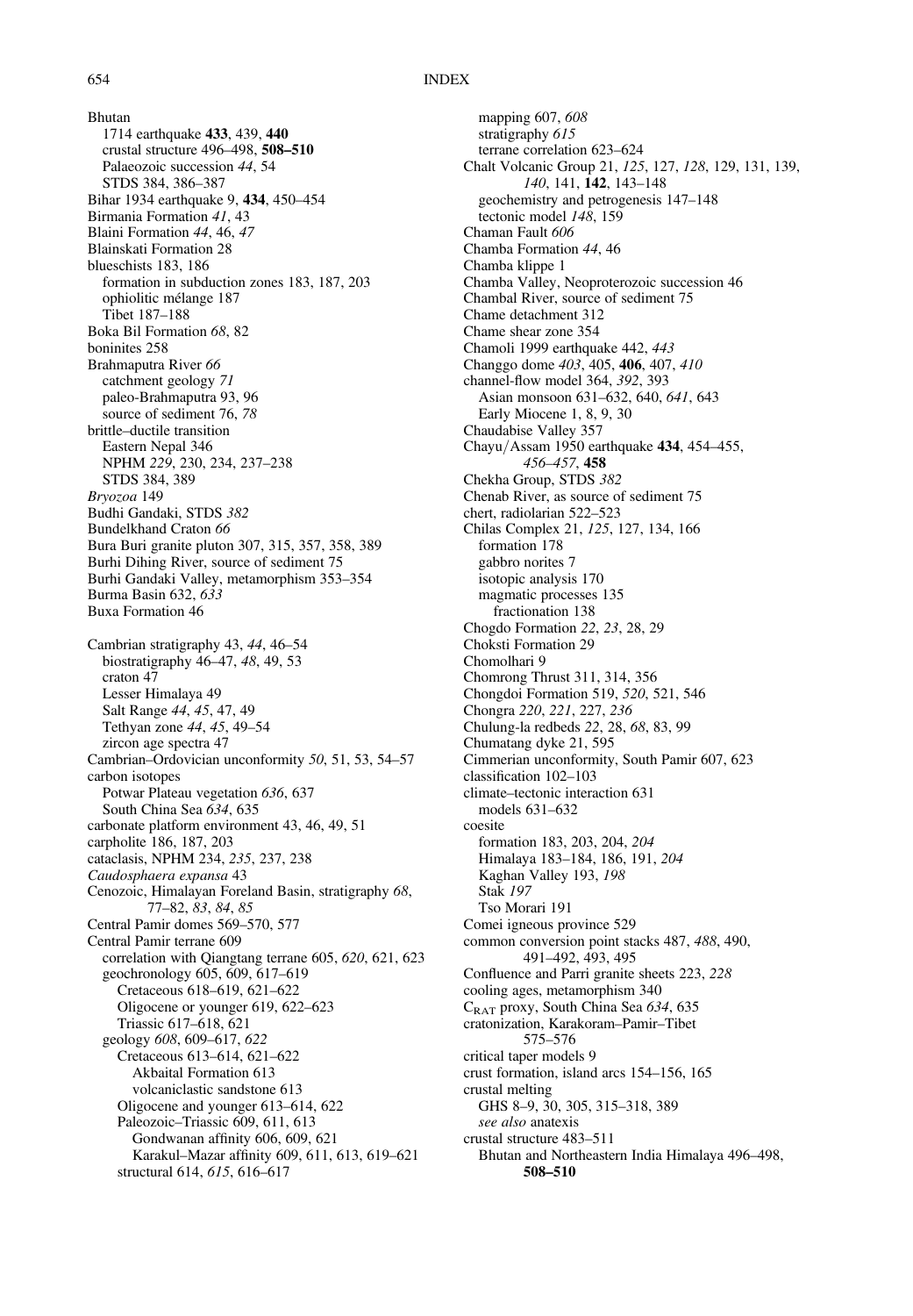Eastern Nepal and Sikkim Himalaya 493–496, 505–508 Garhwal–Kumaon Himalaya 490–493, 503–505 Nanga Parbat syntaxis 489–490, 502–503 seismological data analysis 486, 487–489 Western Himalaya 489–490 crustal thickening 483 eclogite formation 183, 203, 204 high pressure granulite formation 183, 203, 204 India–Asia collision 1, 27–28, 30, 32, 203 see also India–Asia collision, crustal shortening/ thickening Cruziana nabataeica 47 Cryogenian Snowball Earth 46 Cyclamena 153 Dadeldhura klippe 357, 359, 361 Dagshai Formation 68, 81, 84, 85, 94, 105 Daling–Shumar Group 46 Damtha Group 42, 43 Dang Chu klippe 386 Darjeeling klippe 1, 3 Darondi Valley, metamorphism 353, 354 Darvaz Fault 606 Dassu gneiss dome 555, 562, 564, 565 Dauki Fault 107 Dazhuku terrane 523 Deccan Traps 66 décollement slip 428, 429, 463–464, 465–467 deformation, and syntectonic erosion 217 delamination, Kohistan–Ladakh arc 178 Delhi Group 40, 42 Delhi supracrustal rocks 66 Delhi-Sarghoda Ridge 66, 107–108 Deorali Detachment 355 Deosai Volcanics 150 desertification, Asian monsoon 632, 633, 643, 645, 647 Deshichiling Formation 44, 54 Dhansiri River, source of sediment 75 Dharamsala Formation 68, 81, 84, 86, 89, 95, 101, 644 Dhaulagiri 380, 386 Diamir shear zone 227–228, 229 Dianzhong Formation 587–589, 598 diorite, Kohistan–Ladakh arc, isotopic analysis 170–171 Dir volcanic suite 21 Dir-Utror Volcanics 140, 142, 159–160 disconformity Paleocene–Eocene 68, 79, 105, 108 Proterozoic 40, 46 dolerite, coronitic 193, 197 dolostone 49, 51, 52, 53 Dongjui–Milin Shear Zone 239 Dongqiong ophiolite 24 drainage, Himalayan Foreland Basin 69, 70, 71, 75–76, 83–85 Dras Volcanics 140, 142, 149, 150–153, 159–160 Dras–Kohistan arc 7, 19, 21, 30, 31, 32, 185, 560 Indian Plate subduction 256 Drosh Volcanics 140 Dudh Kosi Valley, GHS 346–348 Dumri Formation 22, 68, 81, 84, 89, 95, 105 Dunkeldik alkaline intrusions 572, 576 Dupi Tila Formation 68, 82, 83, 92

dykes basic Gangdese batholith 587 Kohistan arc 127, 128, 129 Thelichi Formation 141 Tso Morari 189 diabase 587, 594 leucogranite 8, 29–30, 129, 561–562 HHL 315, 316 Karakoram Metamorphic Complex 567 Dzakaa Chu, STDS 348, 384, 385, 390 earthquakes 9, 12–13, 423–474, 427 1123 Kashmir 430, 436 1505 Kabul 432 1505 Nepal 432, 433, 437 1555 Kashmir 433, 435, 436, 438–439 1714 Bhutan 433, 439, 440 1803 Garhwal 434, 439–444 1833 Nepal 434, 444–445 1885 Kashmir 430, 434, 445–446 1897 Shillong 430, 434, 446–448 1905 Kangra 430, 434, 448–450, 451 1934 Bihar 9, 434, 450–454 1950 Chayu/Assam 434, 454–455, 456–457, 458 1988 Udaipur 428 1991 Uttarkashi 442, 443 1999 Chamoli 442, 443 2005 Kashmir 243, 244, 434, 455, 458, 459 2015 Gorkha 9, 12, 423, 428, 434, 444, 455–458, 460–462, 467 2015 Nepal 434, 444, 453 elastic energy 467 and slip 467–468 fatalities, and building construction 470, 471 Hindu Kush–Pamir seismic zone 572–573 historical 428–432, 433–434, 434–439, 440 and Indian monsoon 468–470 intensity 430–431, 465 magnitude 464–465 nineteenth century 439–448 palaeoseismic studies 462–473 rupture propagation and nucleation 468 slip deficit 468, 469 slip potential and future rupture forecasting 470–473 twentieth century 448–462 East Asian monsoon 632, 644, 645 Eastern Ghats Belt 66 Eastern Himalayan Syntaxis see Namche Barwa syntaxis Eastern Mahabharat crystallines 360–361 eclogite 183, 184, 186–187 boudins 190, 193, 196 Eastern Himalaya 199–203 formation 183, 186, 204 granulitized 201, 205–206 Himalaya 183, 184, 186–187, 203–206 ITSZ 187–188 Kaghan Valley 7, 12, 32, 192–195, 197, 198, 203, 204, 205, 228 Stak 195–197, 199, 205, 223, 226, 227, 228 Tso Morari 7, 12, 32, 188–192 UHP 7, 12, 20, 21, 30, 32, 33 Ediacaran fossils 43, 46 stratigraphy 43, 44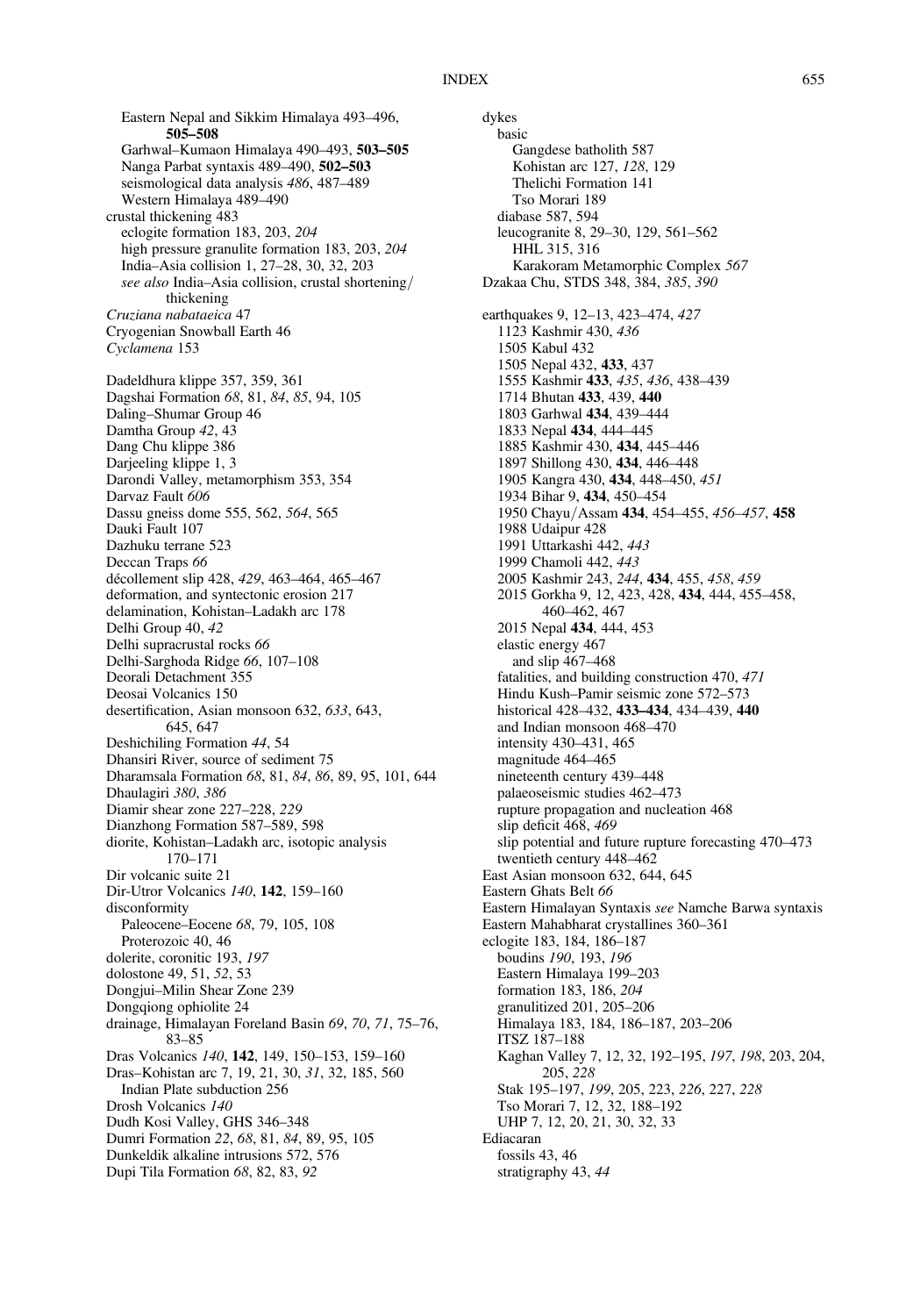elastic energy 467–468 Enba Formation 68, 79, 99 Eocene unconformity 68, 81, 105 see also Asian monsoon, Eocene Eohimalayan Stage 68, 77, 78, 84, 98, 101, 108, 404 erosion syntectonic, and deformation 217 weathering 631–632, 635 mass flux 635, 636, 637, 640 evaporites 43 Everest 282, 380 early studies 4 GHS 285, 297, 298, 346–348 STDS 380, 384, 385, 386 Yellow Band 52, 54, 57, 297, 298 Everest–Nuptse–Makalu massif 9 exhumation channel-flow model 1, 640, 641, 643 deformation and erosion, tectonic aneurysm model 217 GHS 95, 101, 186, 317–318, 344 and high-pressure metamorphism 203, 204–205 ITSZ 187, 192, 194 Kaghan Valley 194, 200 Kohistan arc 131 NPHM 227 Stak 196 Fergana Basin 558 flexural bulge 105 flexural-wave model, Himalayan Foreland Basin 104–105, 106, 107, 110 flysch Central Pamir 611, 613, 614, 621 nomenclature 102 foliation, GHS 309 foliation intersection axes 262 foraminifera India–Asia collision 7, 11, 28, 32, 33, 149 Tethyan zone 79, 80 forebulge 105 foredeep, nomenclature and classification 102, 103 foreland basins nomenclature and classification 102, 103 subsidence, and passive loading 104, 105, 106, 107 fractionation, Kohistan arc 136, 137–138, 139 gabbro coronitic 197 Gangdese arc 587 Kohistan–Ladakh arc, isotopic analysis 171 Galchi Shear Zone 384 Gandak River, as source of sediment 76 Ganga River 41, 66, 93 catchment geology 70 as source of sediment 76, 78 Gangdese batholith 9–10, 13, 33, 166, 239, 584, 585–587, 593 emplacement and migration 585–586, 598 as source of sediment 74, 539, 544 see also Kohistan–Ladakh–Gangdese granite batholith Gangdese Belt 185, 583, 584 Gangdese magmatic arc 13, 70, 517, 518, 519, 526, 544–546, 583–599 Cretaceous–Cenozoic stratigraphy 22

ocean ridge subduction 591, 592 slab breakoff 591–595, 597–598 slab rollback 589–591, 592 tectonic model 544–546 Tibetan Plateau 584–585 Gangdese Thrust 584, 586 Gangolihat Dolomite 42, 43 GARB thermometer 312, 327 Garhwal, 1803 earthquake 434, 439–444 Garhwal–Kumaon Himalaya, crustal structure 490–493, 503–505 garnet 89, 191 fractionation 176, 178 Kaghan Valley 193 Kohistan arc 132 Namche Barwa 201 Stak 195 Tso Morari 189, 191, 192, 204–205 Gashu-Confluence Volcanics 141, 142 GASP geobarometer 312, 327  $Gd/Yb_N$  ratio 176, 178 geodesy India–Asia collision GPS 424–426 historical 424, 425 horizontal motion 423–426 vertical motion 426 geothermobarometry 326–327, 338–339 Alpurai Group 268–269, 270 GHS 312, 351–352, 354, 355 Kohistan arc 131, 132 NPHM 231 Tso Morari 191, 193 Gez Shear Zone 567 Ghizar Formation 128, 131, 140, 142, 144, 145–147, 159 Gilgit Complex 125, 127, 134, 166 Gilgit Formation 141, 144 glaucophane 186, 187, 189, 191–192, 198, 203 Globigerina bulloides, proxy for summer monsoon upwelling 636, 637 gneiss, migmatitic, NPHM 218, 222, 223 see also augen gneiss gneiss domes 12, 401–417 classification 415–417 North Himalayan 387, 402, 403, 404, 405–412, 415–417, 416 see also North Himalayan gneiss domes orogen-parallel 402, 404, 405, 406, 408, 412–417, 416 Pamir 565–566, 577, 607 Central Pamir 569–570, 577 North Pamir 567, 577 South Pamir (Shakhdara) 570, 571, 572, 577 regional metamorphism timing 10 Gondwana break-up 24, 26, 606, 609 formation 55 Gondwana Supergroup 66, 73 Gophu La granite 315 Gorkha, 2015 earthquake 9, 12, 423, 428, 434, 444, 455–458, 460–462, 467 Gosainkund–Helambu, metamorphism 352–353 GPS, geodesy 9, 424–426, 458, 461, 465, 483 granite 22 NBGPM 239 NHGD 406, 407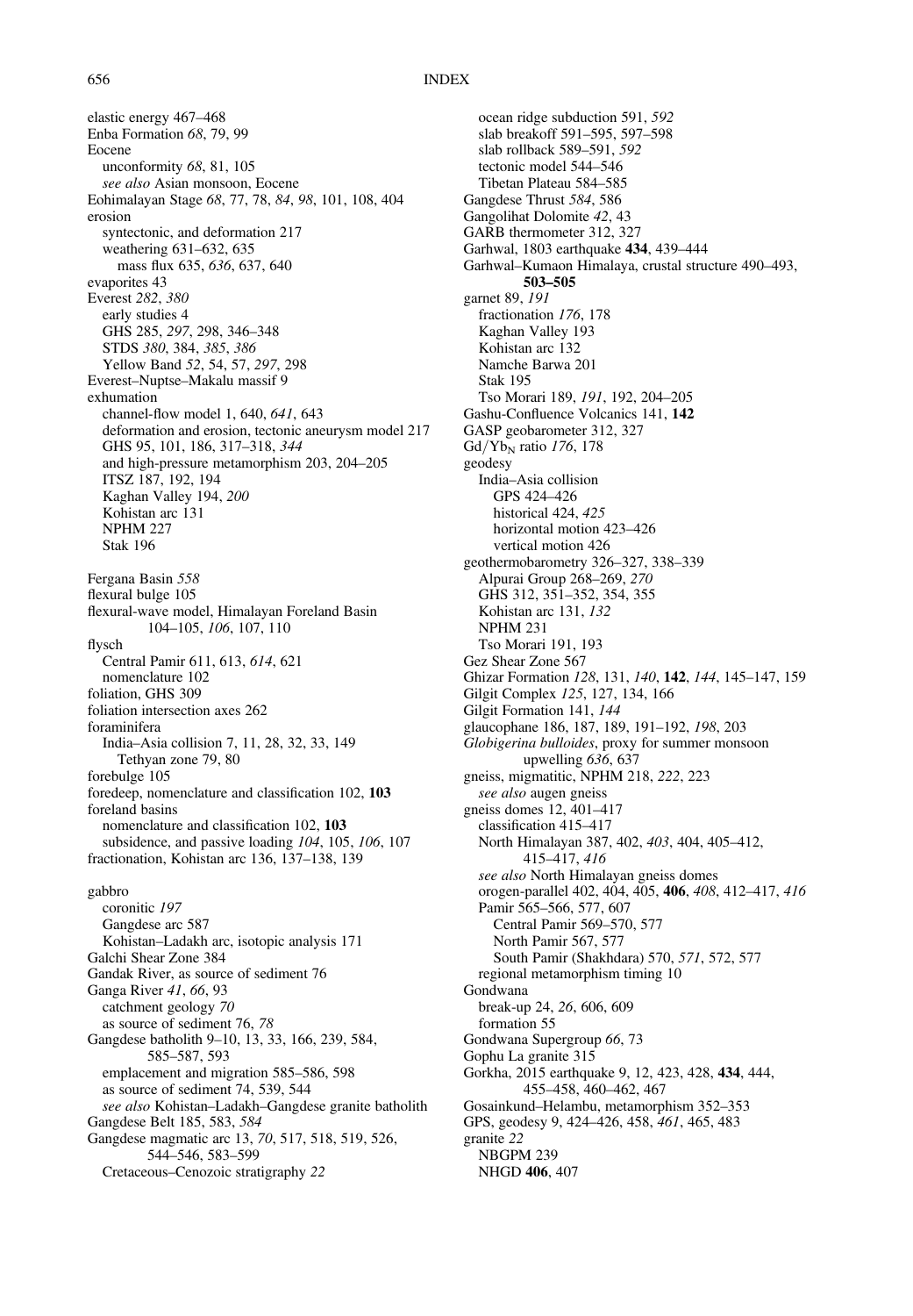NPHM 222, 223, 227, 228, 230–231, 232–233, 236–237 see also leucogranite granodiorite, Ladakh 185 granulites, high pressure 183, 240 Great Assam earthquake (1879) 2 Great Counter Thrust 72, 518, 519, 527, 529, 533, 584, 586 see also Main Zanskar backthrust Great Trigonometrical Survey of India 2, 424, 425 Greater Himalaya Sequence (GHS) 2, 72, 185, 186, 325–365 Annapurna 285, 297, 298 crystalline nappes 186, 187 deformation 307, 309–312 eastern Nepal 346–350 emplacement 344 Everest 285, 297, 298, 346–347 exhumation 95, 101, 186, 317–318, 344 geology 22, 70, 71, 283–286, 306, 307, 308 hinterland–foreland transition 345–346, 365 Langtang 286–287 augen gneiss basement complex 286, 287–289, 290 Formation III 285, 286, 287, 289, 294, 296, 298 geochronology 287–296 metamorphism 283–285, 296 pelite 286, 287, 289, 294, 296, 297 psammite 286, 287, 294–295, 296, 297 quartzite 286, 287, 289, 290–293, 296 Lower 343, 344, 345, 364 metamorphism 1, 22, 27, 39, 205–206, 283, 296, 312–314, 342–346, 561 crustal melting 305, 314–316, 389 and channel flow 8–9, 30, 305, 364–365 and wedge extrusion 305 and wedge insertion 305 heat input 363–364 PTt paths 312–314, 316, 325, 353, 355, 363–365 timing 7, 22 Nepal 325–365 patterns and lateral variation 361, 362 palaeogeography/reconstruction 24–25, 27, 32, 283 protolith lithostratigraphy 281, 296–299 shear zones 309–312, 316, 317–318 as source of sediment 73 Upper 343, 344, 364–365 temperature structure and P–T paths 363, 364 'Greater Indian (Himalayan) Basin' 5, 24, 27, 32, 560 Gurla Mandhata core complex 356–357 Gurla Mandhata detachment 415 Gurla Mandhata Dome 387, 402, 403, 405, 408, 410, 413, 415 Gurla Mandhata–Humla Fault System 356–357, 358 Gyala Peri 238, 239 Gyirong Basin 633, 645 Haimanta Series 7, 9, 27, 49, 53, 414 Haramosh massif 219, 221 see also Nanga Parbat–Haramosh massif Hazara syntaxis 79, 93, 108, 216, 242–245, 246, 247, 248 internal structure 243, 244 hematite/goethite weathering proxy 634, 635

Hemis Formation 23, 29

Hf isotopic analysis Kohistan–Ladakh arc evolution 170, 171, 173, 174, 175, 176, 178 see also Lu/Hf zircon dating HiCLIMB 10, 495 High Himalayan Discontinuity (HHD) 12, 71, 72, 101, 307, 308, 314, 316–318, 344–345, 354, 358, 359, 361–365 mylonite 309, 310, 311, 316 High Himalayan Leucogranite 315, 318 High Himalayan Thrust 72 Higher Himalaya see Greater Himalaya Sequence (GHS) Higher Himalaya Crystalline Nappes 186 Himachal Pradesh, Cenozoic stratigraphy 80, 81, 82, 84, 86, 87, 89 Himalaya Orogen 1, 4, 378 and Asian monsoon 631, 644–645 Cretaceous–Cenozoic stratigraphy 22 crustal structure 483–511 crustal thickening 27–28, 30, 31, 204, 485 detachment structure 379–380 early history 248 geology 2, 3, 184–187, 306, 307, 308, 402–404, 641 high-pressure metamorphic rocks 183, 186–206 history of research 2–5 mapping 3–4, 5 Indian Plate 561 NW Cenozoic succession 79 Pakistan architecture 256, 258 geology 257 seismic structure 489–498 seismicity 12–13 structure 72, 378–379 subdivision 184 syntaxes 215–218, 216, 245–250 accessibility and limitations to research 217–218 models 245, 246, 247–248 as source of sediment 73, 83 tectonic evolution Nanga Parbat–Haramosh massif 218–250 see also tectonic aneurysm model tectonics and Asian monsoon 640–643 and global ocean isotopes 57–59 uplift 9, 19, 644–645, 646 upper mantle 501, 510 Himalaya–Karakoram–Tibetan (HKT) orogen 185–187 comparison with other continental collision orogens 11 subdivision 184–187 Workshop meetings 5, 6 Himalaya–Tibet–Pamir orogen 606 Himalayan arc 216, 217, 245, 483, 484, 485 Himalayan Foreland Basin 65–110, 66 Cenozoic basin 77–82 comparison with modern basin 82–97 stratigraphy 68 Lesser Himalaya/Sub-Himalaya 79–82, 83–86 Tethyan zone 78–79, 82, 83 diagenetic bias 85, 87–89, 92 disappearance of marine seaways 103–104 drainage network 69, 70, 71, 75–76 complexity 83–85 palaeodrainage 92–93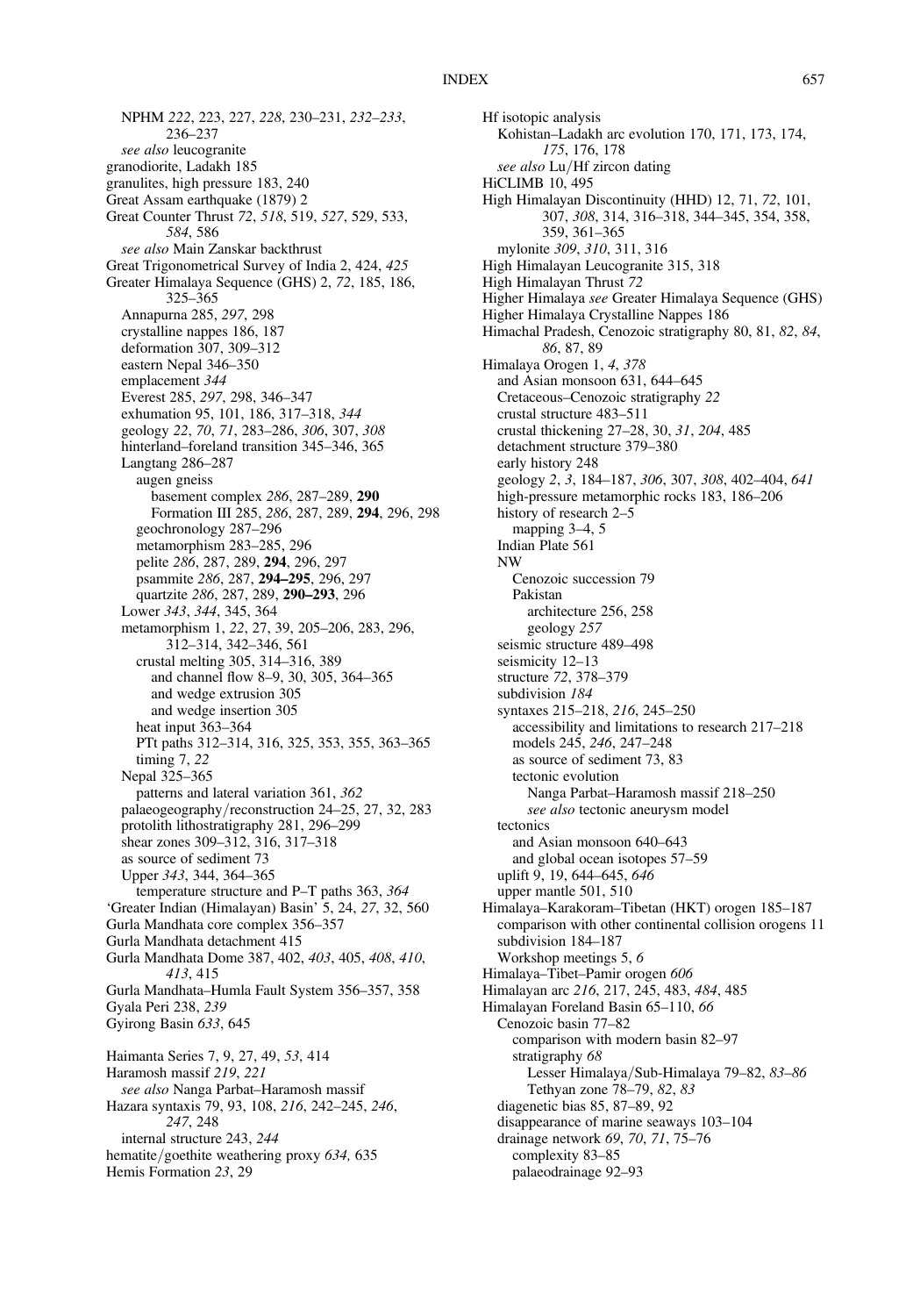Himalayan Foreland Basin (Continued) exhumation 101–102 flexural-wave model 104–105, 106, 107, 110 heavy minerals 88, 89, 92 database 67, 90–91 modern basin 69–76, 82–83 comparison with Cenozoic basin 82–97 molasse sedimentation 100–101 nomenclature and classification 102–103 palaeogeography tracers 97–100 peripheral bulge 105 provenance change 93–97 controversial issues 97–102 sandstones nomenclature 67 petrographical database 67 source of modern sediments 69, 71, 73–76, 82–83 Bengal estuary and Fan 76 Brahmaputra River 76 Extra-Himalayan 74 Indian Shield and Shillong Plateau 75 Karakorum and Hindu Kush 74 Kirthar–Suleiman and Indo-Burman ranges 75 Kohistan arc 74 Lhasa terrane 74–75 Trans-Himalayan arc 74–75 Ganga River 76 Himalayan 71, 73–74 Greater Himalaya 73 Himalayan syntaxes 73 Lesser Himalaya 73–74 Sub-Himalaya 74 syntaxes 73, 83 Tethys and northern Himalaya 73 Indus River and Fan 75–76 tectonic issues, controversial 102–108 thermochronology 640, 642 thrust dating 101–102 unconformity 644 uplift 102 see also Indo-Gangetic Plain Himalayan margin, pre-collisional reconstruction 39–59 Himalayan Metamorphic Core 342–346 HIMNT data 495 HIMPROBE geophysical programme 203 Hindu Kush Range 556 DEM 557 as source of sediment 74 Hindu Kush–Pamir seismic zone 572–573, 576, 577 Hippurites 149 hornblende Kohistan–Ladakh arc 127, 128, 129, 135–136, 139 isotopic analysis 170 Stak 196 Humla Karnali Valley 356–357 Hunza complex 555 Hunza dykes 561, 565, 566 Hunza Formation 131, 140, 141, 142, 143–144, 145, 159 Hunza Valley, metamorphism 561, 569 Hushe gneiss 561, 565, 569 Hushe granite 565 hydrothermal system, NPHM 229, 230

imbrication GHS 285, 299, 643, 644, 647 Indian Plate 261, 263, 272 INDEPTH 5, 10, 203, 387, 393, 494 India Cenozoic succession 68 petrography and heavy minerals 90–91 NE Cenozoic stratigraphy 81 provenance changes 96 crustal structure 496–498 NW Cenozoic stratigraphy 80–81 provenance changes 94–95 palaeogeography tracers 99–100 rifting from Gondwana 24, 26 India–Asia collision 1, 5, 11, 19, 27, 205, 247, 248, 255, 404, 559 convergence rate 168, 178, 423–426, 428, 463–464, 483, 561, 594 crustal shortening/thickening 1, 2, 7, 10, 27–28, 30, 31, 32, 203, 204, 217, 555, 558, 559 décollement slip 428 definition 20 Gangdese magmatism 585, 589–595, 592 geochronology 595–598 geodesy 423–426 geodynamic processes, Gangdese arc 589–595, 592 hard/soft model 24, 27, 108, 560 high-pressure metamorphic rocks 203, 204 impact on Asian monsoon 631 Indus suture zone, timing 7, 11 Kohistan–Ladakh arc 166, 168, 175–178, 258 marine–continental transition 28, 185 microdiamond 184 molasse sedimentation delay 100–101 palaeomagnetic constraints 24–28 pole of rotation 424 provenance analysis 93–97, 98 reconstruction 24–25, 26, 27, 98, 592, 594–598 seismicity 426–432, 427 earthquakes 428, 463–464 tectonic model 30–32 timing 7, 12, 19, 20–21, 24, 28–30, 31, 32–33, 166, 255, 258, 560 two events 24, 27, 108 India–Kohistan–Asia collision 166, 560–561 Indian margin 20, 281 evidence of collision 78–79 faults 282 geological history 282–283 Neoproterozoic rifting and sedimentation 282 pre-collisional reconstruction 39–59, 282, 283 Indian monsoon see Asian monsoon Indian Ocean, South Asian monsoon 632 Indian Plate 2, 185–186, 255–275 collision with Karakoram–Pamir 559, 560–561 collision with Lhasa 24, 239, 240, 245, 246, 559 earthquakes 428 friction and slip 465–466 geology 12 high pressure rocks far from ITSZ 199–203 near ITSZ 188–199 Himalaya 561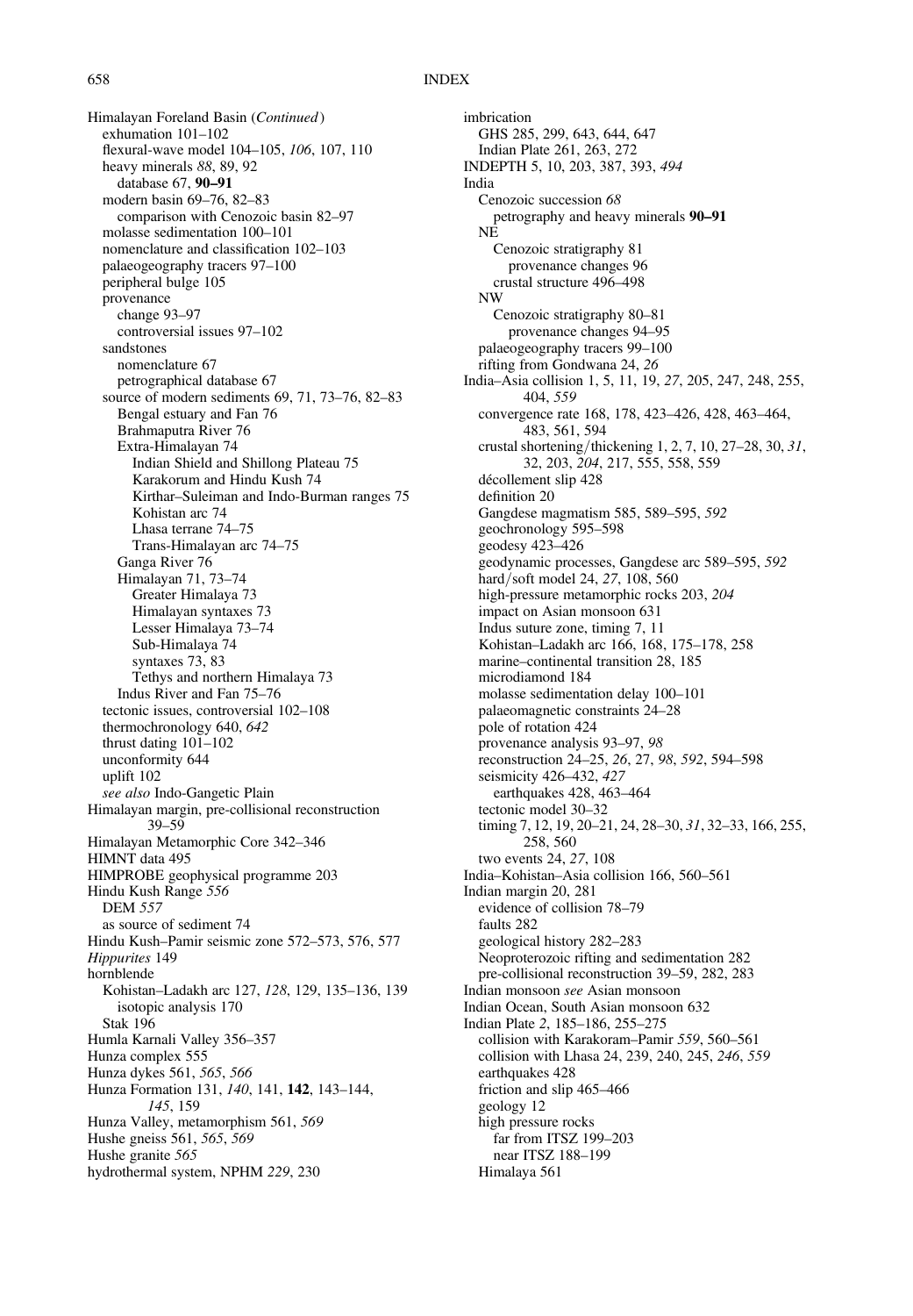motion 424 NW Pakistan leading edge model 272–275 metamorphic enigma 256, 261–275 stratigraphy 258–260 structural framework 261–263, 264 ophiolite obduction 7, 31–32 palaeogeography 5, 20, 24, 27 Proterozoic–Paleozoic evolution 5 subduction 21, 30, 31, 186, 205, 227, 228, 261, 465–466, 555, 591 Indian Shield 71 as source of sediment 75 Indo-Burman ranges 71 as source of sediment 75, 76 Indo-Gangetic Plain depositional ages 40, 41, 42 see also Himalayan Foreland Basin Indus Gorge amphibolite-facies shear zone 221, 222, 223, 224, 225, 227, 229 incision 231, 234 leucogranite pegmatites 232 Indus molasse basin 19, 21, 23, 28, 29, 31, 33, 185 Indus River 66 catchment geology 69 landslip 220, 234 NPHM 217, 219, 220, 221 erosion 231, 234 paleo-Indus 92–93, 94, 108 as source of sediment 75–76, 77 Indus (–Yarlung Tsangpo) suture zone (ITSZ) 1, 2, 3, 7, 19, 21, 23, 31, 33, 72, 125, 185 Cenozoic stratigraphy 68 closure of Neo-tethys 11, 19, 32, 97 continental sedimentation 20, 21, 23, 28–29 geology 69, 257 high-pressure rocks 186, 187–188 island arcs 19, 21 marine sedimentation 20, 21, 22–24, 28, 32, 97 ophiolites 22–24, 185, 187, 190 see also Yarlung Suture Zone Infra-Krol Group 44, 46 InSAR, seismicity 9, 458, 465 Intertropical Convergence Zone (ITCZ) 633 and monsoon intensification 643 Ishkoman Volcanic Tuff 145–147 island arcs evolution, and continental crust formation 154–156, 165 Indus suture zone 19, 21 Kohistan–Ladakh terrane 123, 152, 154–156, 157, 158, 165–178, 167 maturation 165 isotopes global oceans, and Proterozoic–Cambrian tectonics 57–59 Kohistan–Ladakh arc evolution 165–178, 167 Hf analysis 170, 171 Sr–Nd–Pb analysis 169 U–Pb zircon dating 168–169, 171 Jaglot Group 125, 127, 129, 130, 139, 140, 141, 142, 144 geochemistry and petrogenesis 147–148

Jajarkot klippe 360, 361

Jaunsar Group 44 Jhelum Group 44, 45, 49 Jhelum River, as source of sediment 75 Jialazi Formation 519, 520, 521 Jiale fault, timing of slip 10 Jijal complex 7, 21, 124–125, 125–126 magmatic processes 135 mantle–crust boundary 131, 136 Jumla, metamorphism 358 Jungbwa ophiolite 22, 24 Jurutze Group 28, 185 Jutal dykes 127, 128, 129 K2 gneiss 558, 561, 565 Kabul 1505 earthquake 432 Kaghan Valley eclogite 7, 12, 32, 189, 192–195, 196, 197, 198, 203, 204, 205, 228, 560 metamorphism 194–195, 199, 204–205, 227, 258 exhumation 194, 200, 205, 560 geology 192, 195 nappes 193 Kailas Formation 70, 99, 518, 641, 644 arc magmatism 519 Kaimur Group 40, 42 Kalaktash Valley 610, 616 Kali Gandaki metamorphism 355–356 P–T paths 363, 364 STDS 382 Kalopani Shear Zone 317, 355 Kameng River, as source of sediment 96 Kamila amphibolites 21, 125, 126–127, 129 magmatic processes 135 fractionation 138 Kamlial Formation 68, 80, 84, 86, 89, 93, 108 Kampa dome 403, 405, 406, 407, 409, 410, 411 STDS 387 Kangchenjunga granite massif 9, 315, 347, 349 Kangchenyao 380 Kangmar dome 405, 406, 407, 408, 409, 411, 561 STDS 386, 387, 403 Kangra 1905 earthquake 430, 434, 448–450, 451 Kangra Sub-basin 81, 101, 109 Kangshung Valley 347, 348 kaolinite, weathering proxy, South China Sea 634 Karakoram batholith 69, 166, 555, 558, 561, 565 Karakoram Fault 2, 3, 413, 414, 415, 566, 606 offset 605 timing of slip 10–11 Karakoram Metamorphic Complex 10, 150, 561, 562 Karakoram Range 13, 556, 561–565 DEM 557 geology 558, 562–563 metamorphism 10, 555, 561–563, 565, 569 as source of sediment 74, 77 Karakoram–Kohistan suture 125 Karakoram–Pamir crustal shortening and thickening 560, 575 structure and metamorphism 573, 575 tectonic synthesis 573–575 Karakoram–Pamir–Tibet, cratonization 575–576 Karakorum Highway 217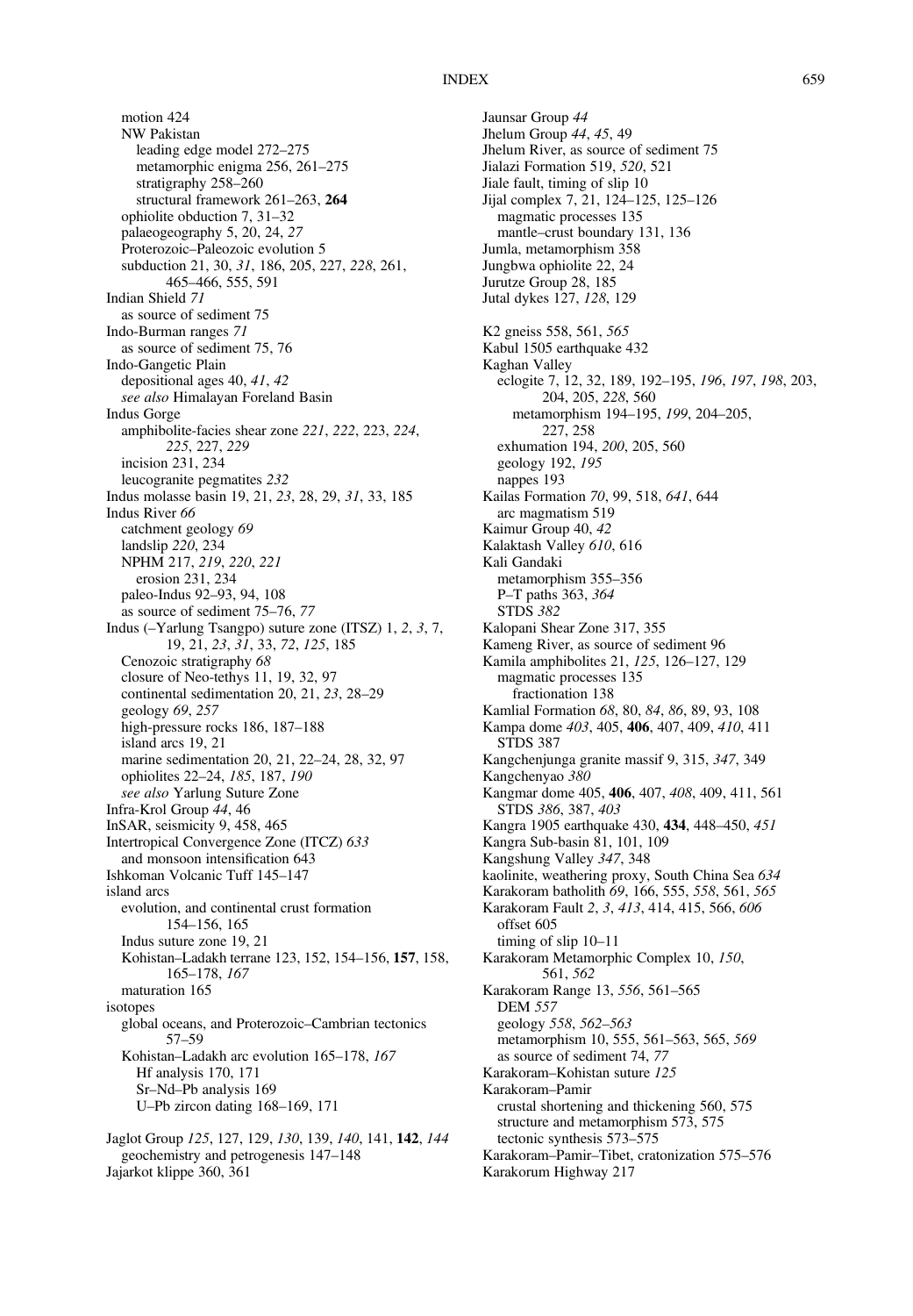Karakul–Mazar strata 607 Central Pamir 606, 609, 619, 621 flysch 611, 613, 614, 621 undifferentiated mélange 610, 611, 612, 613, 621 Karnali klippe 358, 359–360, 361 Karnali River, as source of sediment 76, 96 Karora Complex 259, 260 Karsha Formation 44, 51, 52, 53, 55 Kasauli Formation 68, 81, 85, 89, 95 Kashala Formation 260 Kashmir 2 1123 earthquake 430, 433, 436 1555 earthquake 433, 435, 436, 438–439 1885 earthquake 430, 434, 445–446 2005 earthquake 243, 244, 434, 455, 458, 459 Kathmandu Nappe 5, 9, 12, 41, 54, 346, 352, 360, 361 Galchi Shear Zone 384 Katzarah Formation 150 Kaurik–Chango Fault 414, 415 Kesariya Stupa, earthquake damage 431 Khardung Volcanics 140, 142, 149, 150, 153, 159–160 Kharta 347, 348 granulitized eclogite 187, 199, 202, 203 Khula Kangri granite 315 Kiogar (Amlang-la) ophiolite 21, 22, 24 Kirthar–Suleiman ranges 215, 216 as source of sediment 75 Kiru Sequence 126–127 Kishar Unit 259 Kishtwar Window 2, 8 klippen 1 Lesser Himalaya 5, 9 Nepal 359–361 STDS 384, 386 Kohistan arc 2, 11, 19, 125, 560 crustal chemistry 133–135, 153–154 evolution 7, 93, 156–159, 228 geothermobarometric data 131, 132 Indian Plate subduction 256, 258, 261, 262 magmatic processes 124, 135–139, 153–154, 166, 185, 228 fractionation 136, 137–138, 139, 154, 166 juvenile accretion 137 mantle wedge 139, 176, 228 water 138–139 obduction 560 P-wave velocity 131–132, 133, 134 petrology 153–154 plutonic rocks 123–149 as source of sediment 74, 77 subduction 135, 139, 166, 227 supra-crustal evolution 139–149, 159–160 tectonic models 156–159 thickness and crustal accretion 129, 131–132, 154–156, 157–158 trace elements 135 volcanics 21, 139–149 see also Dras–Kohistan arc; Kohistan–Ladakh arc Kohistan batholith 125, 127, 128, 129, 130, 166, 185 acid sheets 127, 129, 130 chemical composition 134, 135, 154 fractionation 138 thickness 155–156, 157–158 see also Gangdese Batholith; Kohistan–Ladakh–Gangdese granite batholith

Kohistan–Ladakh arc boundary with NPHM 223, 224, 225, 227, 228 crustal thickening and thinning 176, 178 formation 166, 168 geodynamic reconstruction 166, 168 geological time frame 166 India–Asia collision 166, 258 isotopic evolution 165–178, 167 Hf analysis 170, 171 Sr–Nd–Pb analysis 169 U–Pb zircon dating 168–169, 170–174 subduction-related magmatism 166, 168, 228 see also Kohistan arc; Ladakh arc Kohistan–Ladakh arc terrane 123–160 research 123, 124 supra-crustal rocks 139–149, 150 Kohistan–Ladakh–Gangdese granite batholith 7, 9–10, 13, 21, 22, 23, 29, 185, 560 as source of sediment 75 subduction zone 19, 31 magmatism 20, 29–30, 33 see also Gangdese batholith; Kohistan batholith; Trans-Himalayan batholith Kong Formation slates 28, 68, 83, 99 Kongur Shan dome 567, 571 Kopili Formation 68, 81, 83, 98, 99 Kopili shear zone, seismicity 428 Krol Group 43, 44, 45, 46, 49 Cambrian biostratigraphy 48, 49 Kula Khangri 9 Kumaon Himalaya 53–54 Kung Co 403, 413 orogen-parallel extension 405 Kunlun fault, timing of slip 10 Kunlun magmatic arc 606 Kunlun terrane 13 Kurgiakh Formation 44, 51, 53 Kurgiakh orogeny 40, 53, 54–57, 59 timing 55, 56, 57 see also Bhimpedian orogeny Kurgovat dome 567 Kuru Member 51, 53 Kuunga orogeny 55 Ladakh blueschists 24, 187 Cretaceous–Cenozoic stratigraphy 22 Indus Suture Zone 21 Ladakh arc, as source of sediment 77 Ladakh batholith 21, 22, 23, 29, 31, 166, 185 as source of sediment 75 see also Gangdese batholith; Kohistan–Ladakh–Gangdese granite batholith Ladakh ophiolites 22–24 Ladakh Volcanics 142, 149–153 Ladakh–Zanskar region, early studies 4, 5 Lamayuru Complex 20, 21, 22, 23, 25, 32, 185, 187 landslip, 1840-41 Indus Valley 220, 234 Langtang slide 458, 460 Langtang Thrust 285, 352 Langtang Valley 281, 284 GHS 12, 283–298, 351–352 lithostratigraphy 286–287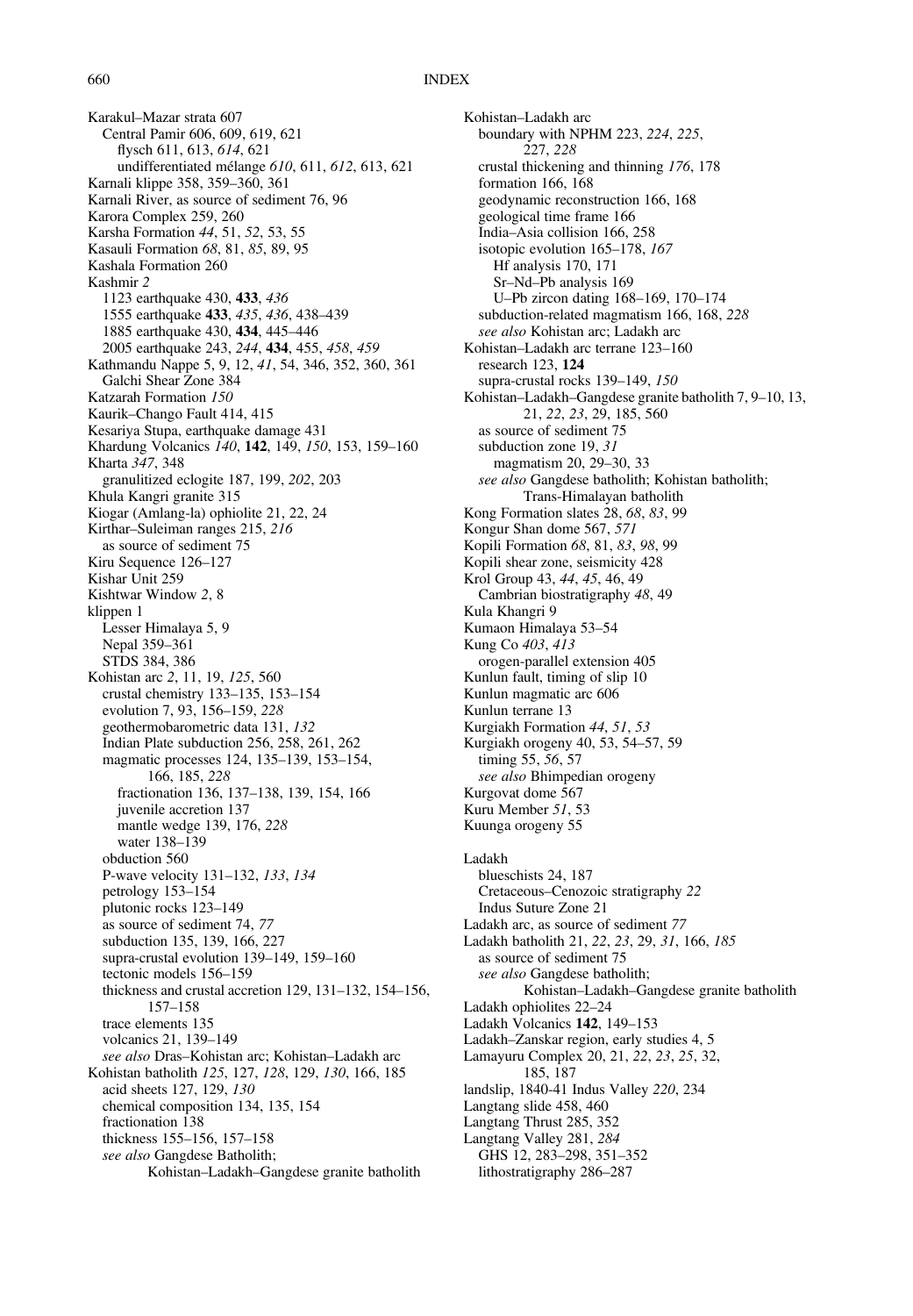lava, pillow Chalt Volcanic Complex 143, 144 east of Nanga Parbat 150, 151, 152, 153 lawsonite 186, 187, 203 Layered Unit, NPHM 223, 227 Leo Pargil dome 387, 402, 403, 405, 408, 410, 413, 414–415, 561 Leo Pargil shear zone 414 Lesser Himalaya fold and thrust belt 1, 2, 3, 9, 39, 71, 72, 185, 186, 282–283, 343, 345 Cambrian biostratigraphy 48, 49 Cambrian stratigraphy 44, 45, 49 Cenozoic stratigraphy 22, 68, 77, 79–82, 82, 83, 84, 85, 86 correlation with Tethyan zone 46 erosion 57–59, 102 geology 70 MCT zone 345 Os levels 57–59 palaeogeography 27 Proterozoic succession 41, 42, 43, 44 as source of sediment 73–74 leucogranite 12, 30, 256 and crustal melting 315–316 GHS 1, 9, 22, 307, 314–316 HHL 315 Langtang Valley 283, 284 Karakoram 561, 563, 568 Kohistan arc 127, 129, 135 Kohistan–Ladakh arc, isotopic analysis 171 NPHM 230, 232–233, 236–237 orogen-parallel domes 410, 414–415 STDS 388–389, 390 Lhagoi Kangri dome 387, 403, 405, 406, 407, 409, 413 Lhasa terrane 13, 70, 71, 518, 521, 522 central subterrane 584, 590, 591 collision with Indian Plate 24, 239, 240, 245, 246, 589–595 collision with Qiangtang terrane 24, 585, 606 Gangdese magmatic belt 584, 585, 590–591 northern subterrane 584, 590, 591 palaeomagnetic data 24 as source of sediment 74–75, 539 southern subterrane 584, 585, 587, 590, 591 tectonic reconstruction Cretaceous 544–546, 590–595 pre-Cretaceous 544–546 'Lhasaplano' plateau 632 Lhotse 52 Lhotse detachment 380, 384, 390 Liachar Thrust and Shear Zone 219, 220, 227, 229, 230, 234, 235, 236, 237, 249 leucogranite pegmatites 233, 235 Likhu Khola, metamorphism 351 Lingshi klippe 1, 383, 385, 386 Linzhou Basin, Linzizong volcanic succession 587–589 Linzizong volcanic succession 9, 13, 28, 70, 160, 584, 587–589, 593 geochemistry 589, 590 geochronology 587–588, 598 Liuqu Conglomerate 99, 519, 522, 527, 529, 533

Lockhart Formation 68, 79 Loe Sar Dome 259, 262, 263 Loess Plateau 635 monsoon proxy 637, 638, 639 Red Clay Formation 637 Lohit batholith 585 Lohit River, source of sediment 76 Lopu Range 526 high pressure metamorphism 197–198, 203 low-velocity layer 495–496 Lower Dolpo, metamorphism 357, 358, 358–359 Lu–Hf zircon dating, Central Pamir, Oligocene 605, 609, 619, 623 Luobadui–Milashan Fault 585 Luobusa ophiolite 22, 24, 186, 188 Luogangcuo Formation geochronology 542, 543 petrography 541 trench fill 528, 539, 546 Mabja shear zone 407 Mabja–Sakya dome 387, 403, 405, 406, 407, 408, 409, 410, 411, 561 Machhapuchhare Detachment 355 Madhubani Group 40, 42, 43 magma, primitive arc 165, 166 magmatism Cretaceous–Cenozoic 585, 587, 590 Gangdese arc 584–599 ocean ridge subduction 591 slab breakoff 591–594, 597–598 slab rollback 589–591 Pamir 555, 558, 607, 621–622, 622–623 subduction-related 166, 519, 560, 585 Triassic–Jurassic 585 Mahabharat Thrust 360 Main Boundary Thrust 1, 2, 3, 71, 72, 102, 186, 378, 484, 485 Hazara syntaxis 242, 243, 244, 246 Proterozoic succession 41, 43 timing 9 Main Central Thrust 1, 2, 3, 71, 72, 73, 186, 281, 351, 352, 378, 484, 485, 518, 640, 641 channel-flow exhumation 640, 641, 643 ductile shear zone 30, 32, 316, 560 GHS protolith lithostratigraphy 284, 285 initiation 101 inverted metamorphism 8, 30, 186 palaeogeography 24–25, 27 Proterozoic succession 41, 43 synchroneity with STDS 381 Main Central Thrust Zone 1, 307, 309, 345, 347–348, 352, 358–359, 361, 362, 365 LHS 345 Main Dun Thrust 460, 465 Main Frontal Thrust 2, 72, 186, 246, 247, 378, 427, 428, 429, 484, 485 earthquakes 437, 441, 451, 454, 462 palaeoseismic excavation 463 Main Himalayan Thrust 72, 465, 466, 484, 485, 490, 498–501, 511 earthquakes 9, 428, 441, 451, 454 Main Karakoram Thrust 2, 257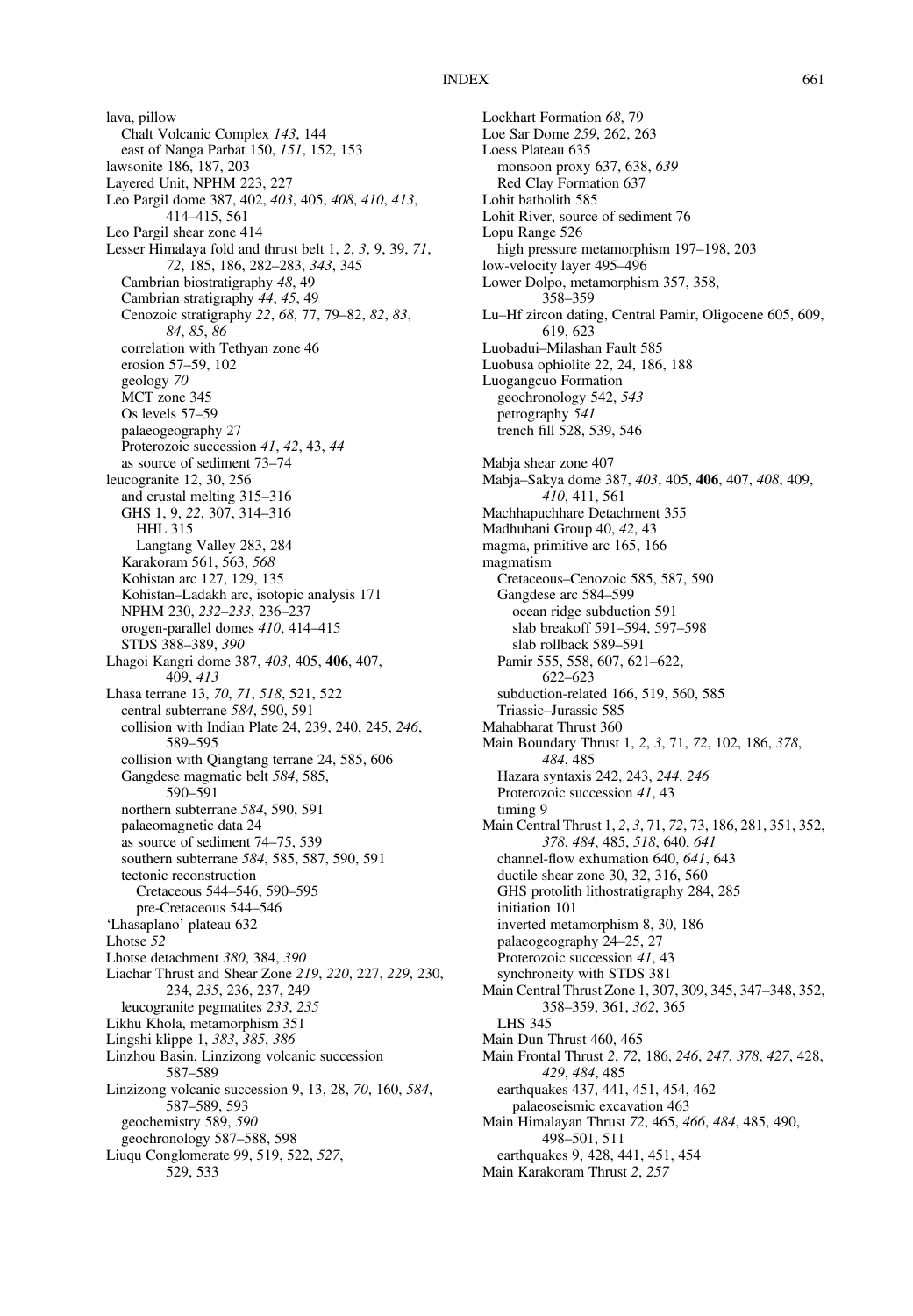Main Mantle Thrust 2, 7, 193, 194, 195, 223, 227, 229, 246, 256, 257 Indian Plate metamorphic enigma 256 Indian Plate subduction 258, 261, 263 Pakistan 259 Main Pamir thrust system 565 Main Zanskar backthrust 2, 31, 33 see also Great Counter Thrust Makalu granite 315, 347, 348 Malani Igneous Suite 43 Malashan dome 387, 403, 405, 406, 407, 409, 410 Maldives carbonate platform 637 Manaslu massif 9, 389, 390 Mandhali Formation 42, 43 Maneting Formation 44, 54 Mangri Shear Zone 310–311, 314, 358 Manjir Formation 44, 46, 47, 55 Mansehra granite 260 mantle depleted 176–177 upper 501, 510 mantle flux 176, 177 mantle–crust boundary Kohistan arc 136–137, 176 Jijal complex 131–132 Marghazar Formation 260 Marinoan glacial event 46, 55 Marsyangdi Valley 353 shear zone 311–312, 354–355 Martoli Group 53–54 Marwar Supergroup 43, 47 Masang Kang 9 Masherbrum gneiss 562, 565 Masherbrum leucogranite 565 Masherbrum sill complex 555 Matum Das pluton 127, 128, 129 mineralogy 135–136 tonalite isotopic analysis 170, 177 trondhjemite 135–136 Maxiang, unconformity 589 Medog Shear Zone see Aniqiao-Mutuo (Medog) Shear Zone mélanges Kiogar ophiolite zone 21 ophiolitic, ITSZ 185, 187, 190, 535 siliciclastic-matrix 523, 524–525, 526, 527, 528, 529, 530 contact with Tethyan Himalaya 532, 533, 534 geochronology 526, 538 petrography 541, 542 provenance 539, 540–541 undifferentiated, Central Pamir 609–613 Mesoproterozoic succession 40, 42 Mesotethys Ocean 607 metamorphism Barrovian-type Eocene 27, 30, 256, 260, 404, 405, 409, 411, 576 Ordovician 260 Cambrian–Ordovician 5 geochronology 339–340 cooling ages 340 monazite 339, 340, 347 petrochronology 339 rutile 340

titanite 340 zircon 339–340 GHS 283–299 and crustal melting 305–318 timing 7 high-pressure 183, 204 Eastern Himalaya 199–203, 205 Indus suture zone 186, 187–188 Indian Plate 561–575 enigma 256 integrated approach to orogenic belt evolution 326–342 inverted, Main Central Thrust 8, 272 Karakoram Range 555, 557, 561–563, 565, 569 Kohistan arc 126, 256 kyanite grade 1, 2, 7, 10, 12, 22, 30, 32, 33 microstructures 341–342 NBGPM 240 Nepal 325–365 NHGD 408, 409, 410, 411 NPHM 219, 222, 223, 226, 230–231 Pamir 558–559, 607 sillimanite grade 1, 2, 7, 10, 12, 22, 30, 32, 33 STDS 384 UHP 20, 21 Hindu Kush seismic zone 572, 576, 577 Late Paleocene 1, 11, 12, 30, 32, 33 metapelite, Kaghan Valley 192, 193, 195, 196 metasediments, NPHM 222, 223 microdiamond formation 183, 188 India–Asia collision 184 microstructures, metamorphism 341–342 Mid Miocene Climatic Optimum (MMCO) 635, 637, 645 migmatites 1, 12, 30 GHS 8–9, 9, 27, 28, 389 NHGD 414 NPHM 218, 222, 223, 230–231 Milam Formation 53 Modi Khola metamorphism 355, 356 P–T paths 363, 364 Moho 126, 154, 485, 490, 495, 496 teleseismic receiver function analysis 486, 487, 493 upwarping, NPHM 227, 230 see also palaeo-Moho molasse Indus Suture Zone 7 Kurgiakh orogeny 55 nomenclature and classification 102, 103 molasse sedimentation, and delay since collision onset 100–101 monazite, chronology, metamorphism 339, 340, 347, 359 monsoon see Asian monsoon Morondova mantle plume 594 Mugu granite pluton 315, 357 Mugu Karnali Valley 357, 358 P–T paths 363, 364 Muji graben 567 Mulbeck exotics 21 Murgab Basin 613 Murree Formation red beds 68, 80, 84, 85, 89, 93, 242 Muskol dome 13, 569, 571, 607, 616, 621 Muslimbagh ophiolite 75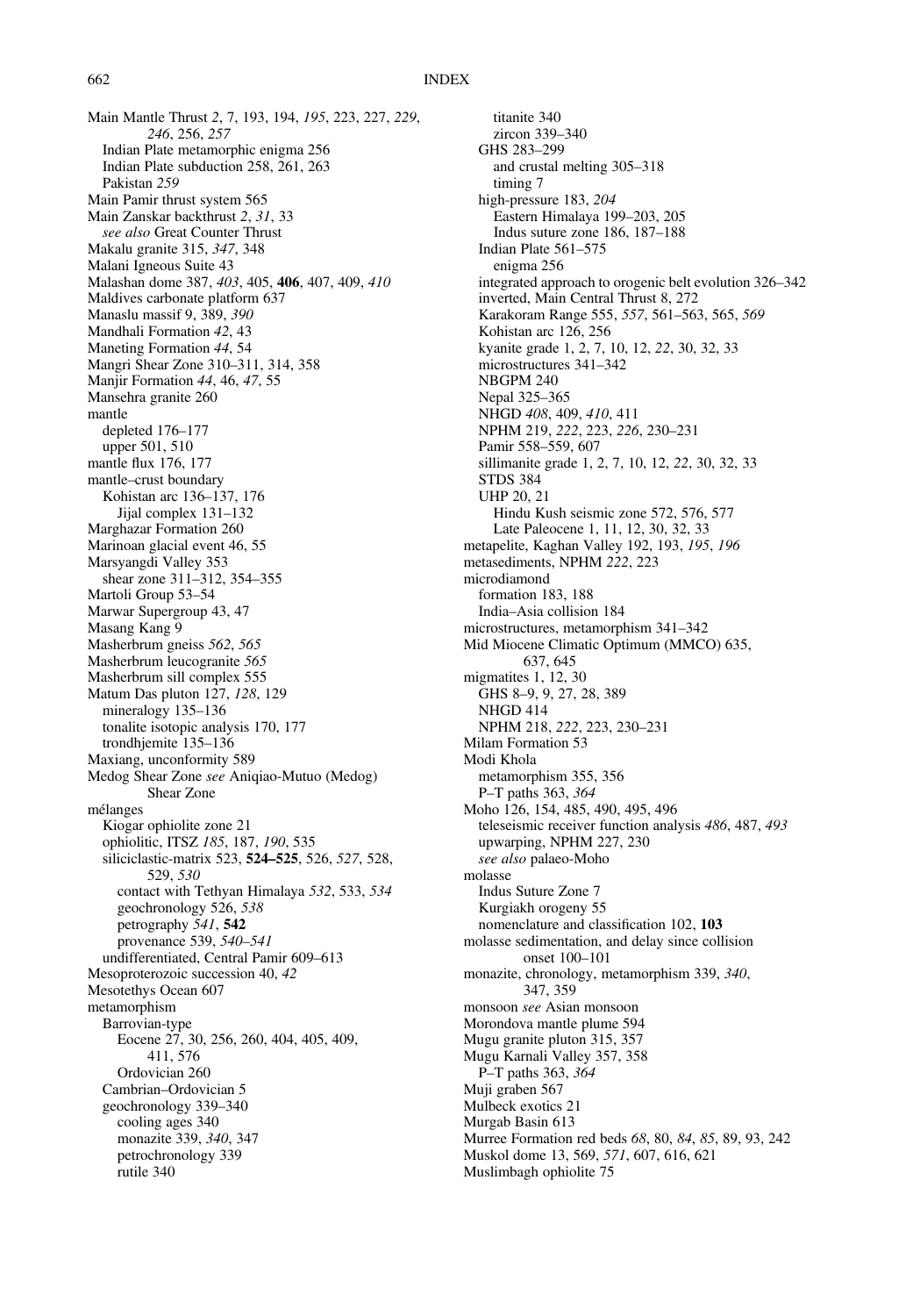Muzaffarabad, 2005 earthquake 243, 244, 434, 455, 458, 459 Muztagh Ata dome 567, 571 zircon dating 607 Muztagh Tower gneiss 558, 562, 563, 564 mylonite, HHD 309, 310, 311, 316 Nagaur Sandstone 44, 45, 47 Cambrian biostratigraphy 47, 48 Nam-La Thrust 240, 242 Namche Barwa 238, 239 Namche Barwa Complex 240 Namche Barwa syntaxis 1, 216, 217 metamorphism 205 high pressure 198–199, 201 timing 7, 199 as source of sediment 73, 76, 83 Namche Barwa–Gyala Peri massif (NBGPM) 216, 217, 238–242, 239, 245, 246, 248–249 accessibility 217–218 comparison with NPHM 238–242 cross-sections 241 exhumation 240–242 internal structure 240 margins 239–240 metamorphism 186, 240 tectonic aneurysm model 239 thermochronology 240–242 Nanga Parbat 220, 221, 633 Nanga Parbat–Haramosh massif (NPHM) 216, 217, 218–242, 221, 245–250 accessibility 217, 218 boundary with Kohistan–Ladakh arc 223, 224, 225, 227, 228 brittle–ductile transition 237–238 comparison with NBGPM 238–242 cross-section 234, 236 evolution 247–248 active tectonism 231, 234, 235 anatexis 236–237 basement structure 218–219, 222, 223 early Himalayan 227 erosion 231, 234 exhumation 231, 232–233, 234, 235, 236–237 geomorphology and thermochronology 231 pre-exhumation 218–227, 228, 247–248 tectonic aneurysm model 218, 230, 236, 237 thermorheological model 237–238 uplift 227–228, 229, 237 geology 218, 219, 247–248 hydrothermal system 229, 230 internal structure 227, 229, 230 metamorphism 219, 222, 223, 226, 230–231, 232–233 Nanga Parbat–Haramosh syntaxis 1, 12, 108, 131, 140, 186, 215–250, 216 crustal structure 489–490, 502–503 east of, volcanics 140, 149–153 metamorphism, timing 7 as source of sediment 73, 77, 83 nappes, Indian Plate 186, 187, 189, 193, 261 Nd isotopic analysis, Kohistan–Ladakh arc 169, 173, 175, 177, 178 Neelum Valley eclogite 192–195, 203 geology 192, 195

Neo-Tethys Ocean closure 1, 11, 19, 24, 28, 185, 258, 560 opening 24 slab breakoff 592, 593–594 subduction 185, 203, 483, 517, 560 Gangdese arc 584–585, 590–595, 592 Trans-Tethyan subduction 166, 168 Neohimalayan Stage 68, 77, 78, 84, 86, 98, 101, 108, 404 Neoproterozoic succession 40, 42, 43, 44, 45, 46 Nepal 12 1505 earthquake 432, 433, 435, 437 1833 earthquake 434, 444–445 2015 earthquake 9, 12, 423, 434, 444, 453, 455–458, 460–462, 467 Annapurna–Manaslu 353–356 Cambrian succession 54 Cenozoic stratigraphy 68 provenance changes 95–96 Cenozoic succession 81, 83, 86, 87 petrography and heavy minerals 89, 90 central, GHS 351–356 east-central, GHS 350–351 eastern, GHS 346–350 geology 326 mapping 4 GHS 281–299, 342–365 metamorphic core 342–346, 362 metamorphism 325–365 southern klippen 359–361, 362 Western 356–359 see also Langtang Valley Nepal and Sikkim Himalaya, crustal structure 493–496, 505–508 Ngamring, siliciclastic mélange 526, 527 Ngamring Formation 519, 520, 521, 546 Nianbo Formation 587–589, 598 Nidar ophiolite 22, 24, 186, 188 Nigali Dhar Proterozoic succession 45 Nindam Formation 31, 152 Nindam Ophiolitic Mélange 185, 187 nomenclature 102–103, 248 North Himalayan Antiform 402, 403 gneiss domes 404, 405 North Himalayan gneiss domes 70, 387, 401–402, 403, 404, 405–412, 415–417, 416, 561 core 407, 409 crustal thickening and metamorphism 21 deformation 405, 407, 411 formation 411–412 metamorphism and P–T–t–D paths 408, 409, 410, 411 petrology and geochronology 406 structure 404 North Karakorum Belt 69 North Muskol Shear Zone 569–570, 607 North Pamir domes 567, 577 North Pamir/Karakul–Mazar terrane 605, 606, 606 Nummulites 153 Nummulitic limestone 22, 23, 28, 29, 81–82, 185, 560 Nuptse granite pluton 315 Nurla Formation 22, 23, 29 Nyainqentanglha Mountains 22, 585 Nyalam, metamorphism 350–351 Nyalam Thrust 350–351 Nyonno Ri detachment 347, 412, 413, 416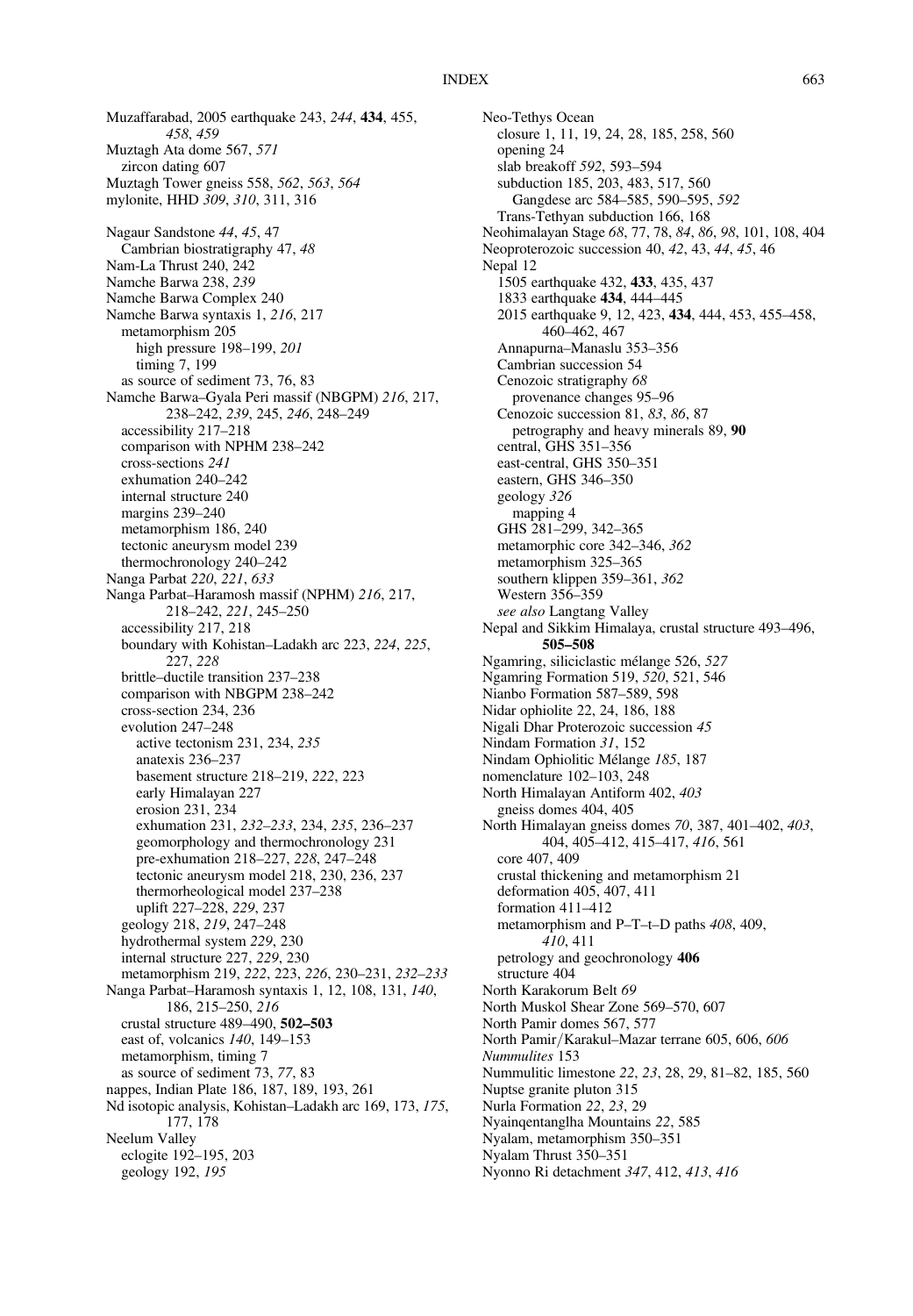ocean currents, and Asian monsoon 631 oceanic crust, altered 176–177 oceanic ridge subduction 24, 30, 589, 591, 592 oceans, isotopic change, and Proterozoic–Cambrian tectonics 57–59 offsets, strike-slip faults 8, 10–11, 605 Oligocene unconformity 77, 98, 105, 108 olistostromes, Yarlung Suture Zone 528 omphacite 204 Eastern Himalaya 201 Kaghan Valley 193, 198 Stak 195, 197 Tso Morari 191, 192 ophiolites Indus Suture Zone 185, 186 blueschists 187 Late Cretaceous–Paleocene 1, 22–24 obduction 1, 19, 21, 22, 31–32, 203, 555 timing 2, 7, 11, 24, 261 suture zone 22, 24 Yarlung Suture Zone 517, 518, 522, 545, 546 Orbitolina 149, 151 Ordovician, stratigraphy 43, 44 orogenic belts continental collision 1 integrated metamorphic evolution 326–342 syntaxes 215 orthogneiss, Kaghan and Neelum Valleys 192, 193, 196, 203 Os, global oceans 57–59 Oxisol 68, 105 oxygen isotopes, Asian monsoon 636, 638, 645 P–T paths Alpurai Group 268–269, 270, 271–272 GHS 8, 312, 313, 314, 316, 325, 327, 328, 333–334, 353, 355, 363, 364, 365 NBGPM 242, 243 NPHM 237, 238 Padana Formation 519, 520, 521 Pakistan Cambrian succession 54 Cenozoic succession 68, 79–80, 87 petrography and heavy minerals 89, 91 earthquakes 434 eclogite 192, 195–197, 203 Indian Plate 255–275 metamorphism 256 NW, geology 257, 259 NW Himalayan architecture 256, 258 ophiolites 75 ophiolitic mélange blueschist 187 palaeogeography tracers 99–100 sources of sediment 75 stratigraphy Cenozoic 68, 79–80, 87 provenance changes 93–94 Indian Plate 258–260 see also Karakoram Range; Nanga Parbat syntaxis; Nanga Parbat–Haramosh massif palaeodrainage, Himalayan Foreland Basin 92–9394 palaeogeography, arc and ophiolite detritus as tracer 97–100 paleo-Brahmaputra 93, 96 paleo-Indus 92–93, 94, 108, 922–923

paleo-Moho, Kohistan arc 131, 132 Paleo-Tethys Ocean 282 subduction 585, 606, 621 Paleocene–Eocene boundary, disconformity 68, 79, 105, 108 Paleoproterozoic succession 40, 42 Pamir gneiss domes 565–566, 567–572, 577, 607 metamorphism, timing 10 Pamir mountains 13, 556, 565–572 DEM 557 geology 558 magmatism 555, 558 metamorphism 558–559 strike-slip faulting 566 uplift 573 see also Central Pamir domes; Central Pamir terrane; North Pamir terrane; South Pamir terrane Pamir salient 605, 606 tectonic history 606–607 Pana Formation 587–588, 593 Panjal Trap basalts 7, 186, 189, 195, 196 Parahio Formation 44, 45, 46, 49, 50, 51, 52, 54, 55, 57 Cambrian biostratigraphy 48, 49 palaeoenvironment 49 Paratethys retreat, and monsoon intensification 643 passive loading 105–106 Patala Formation 68, 79, 99 Pb isotopic analysis, Kohistan–Ladakh arc 168–174, 178 pegmatites, leucogranite, NPHM 230, 232–233, 236, 237 Pele La Group 54 Pengqu Formation 28 peridotite, serpentinized 205 Peshawar Basin 2, 306 petrochronology, metamorphism 339 Phaplu augen gneiss 285, 298 phase diagrams, isochemical 327–338 bulk composition determination 328–329 closure in suprasolidus systems 338 datasets 329–333 departures from equilibrium behaviour 333–335 uncertainty on fields and isopleths 335–338 Phe Formation 44, 46, 47 phengite 187 Photang thrust sheets 32 Photoksar Thrust 24, 33 Phulchauki Group 360 Phuparash Shear Zone 223, 224, 227, 228, 236, 247 pillow lava Chalt Volcanic Complex 143, 144 east of Nanga Parbat 150, 151, 152, 153 plutonic rocks, Kohistan 123–149 plutons High Himalayan leucogranite 315 Kohistan batholith 127, 128 STDS 389 pollen proxies, Central Asia 634, 635 Pomunong mélange 523, 524 post slab-detachment accretionary belt 641 Potwar Plateau 489, 490, 511 Precambrian–Cambrian boundary 44, 46 precipitation Asian monsoon 637–640 and mountain belts 631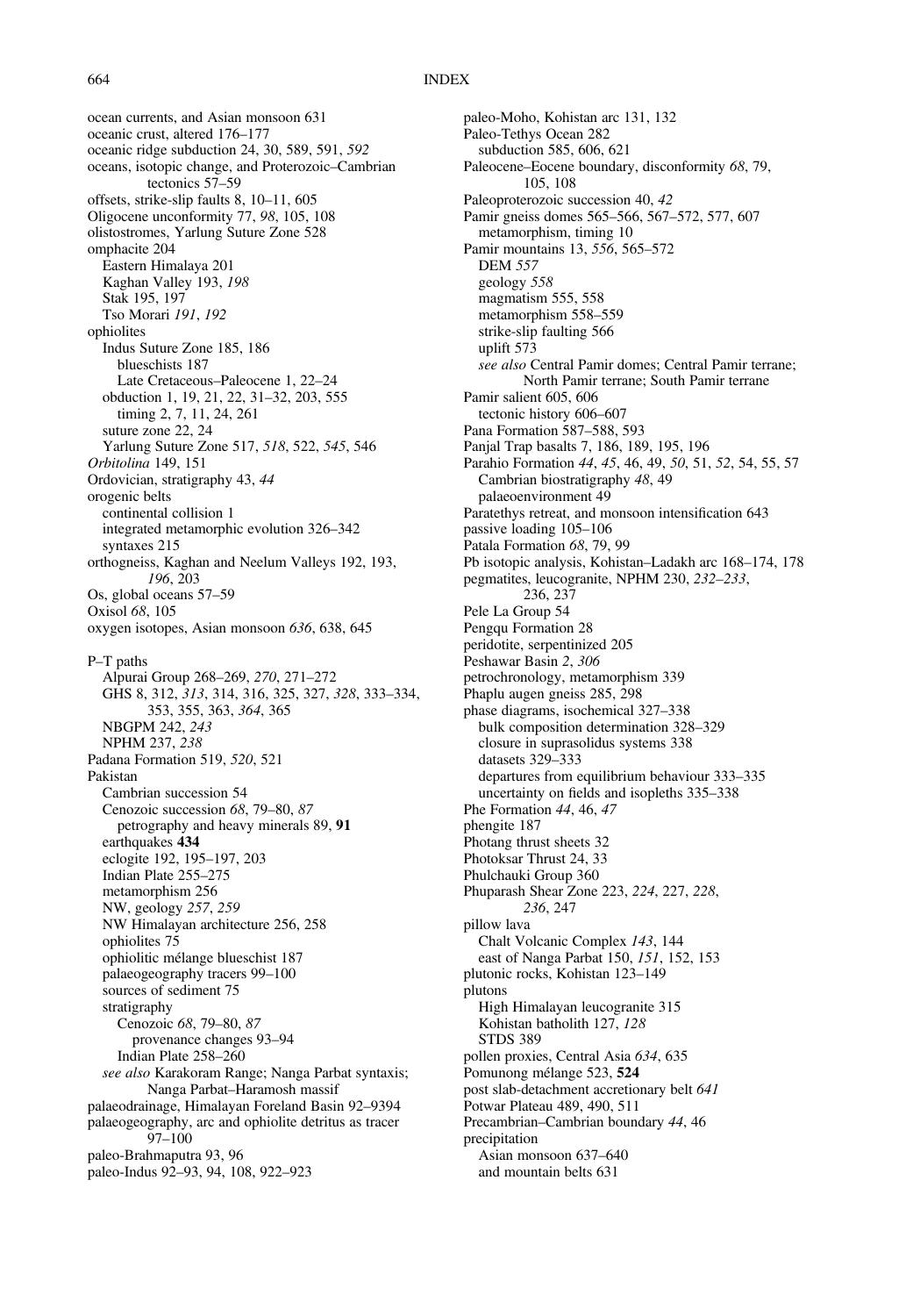Proterozoic, Upper, geology 40–46 Proterozoic–Paleozoic Himalayan tectonics, and global isotopic composition of oceans 57–59 pre-collisional margin 39–59 Protohimalayan Stage 68, 77, 82, 98, 100, 108, 404 Pshart Fault 615, 617 P–T–t–D paths NHGD 402, 408, 409, 410, 411 STDS 8, 325, 384, 385, 387 Puga Gneiss 189, 190, 191 Pulan Basin 633, 645 Qiangtang terrane 13, 24 collision with Lhasa Block 24, 585, 606 correlation with Central Pamir 605, 606, 620, 621, 623 Qinling–Dabie Mountains 606 Qomolongma Detachment 346, 380, 384, 390 Qtub Minar, earthquake damage 431–432, 440 Quartzite Formation 44, 54 Qubeiya Formation 519, 520, 521 Quxia Formation 519, 520, 521 Radi klippe 386 radiolarite 522–523 Raikhot Valley 219, 220, 221, 226, 231, 235 rainfall see precipitation Rajasthan, Neoproterozoic successions 43, 44, 45 Rajmahal Traps 66 Rajmahal–Sylhet igneous province 528–529 Ralam Formation 44, 53, 54 Ramba dome 403, 416–417 Ramechap–Okhaldhunga Window 360 Ramgarh Thrust 352 Ravi River, as source of sediment 73, 75, 95 red beds Tethyan zone 68, 80–81 see also Chulung-la redbeds; Muree Formation Red Clay Formation, Loess Plateau 637 Redlichia 49, 53 Renbu mélange 523, 524, 526 Renbu–Zedong Thrust 519 retroarc basin, nomenclature and classification 102, 103 Rewa Group 42 Ribil–Zildat Fault 189, 190 river capture 93 Rodinia, break-up 44 Rongbuk Valley 281, 346, 390 Rongmawa Formation 527, 529, 531, 533, 538, 546 geochronology 542, 543 petrography 541, 542 provenance 539, 541 trench fill 520, 524, 528 Rupal glacier 220, 222 Rupal shear zone 227–228, 229, 236, 249 ruptures, propagation and nucleation 468 Rushan–Pshart Suture Zone 566, 607, 623, 624 rutile, chronology, metamorphism 340 Salt Range 215, 216, 489 Cambrian biostratigraphy 48, 49 Cambrian succession 44, 45, 47, 49

Neoproterozoic succession 43, 44, 45

uplift 93

Salt Range Thrust 49 Saltoro Formation 129, 153, 157 Sangdanling Formation 28, 68, 79, 83, 527, 533 Sangsang, blueschist 186, 187–188 siliciclastic-matrix mélange 526, 527, 540 Sangzugang Formation 519, 521 Sanugba Group 53 Sapat Complex 124, 125, 126 crust–mantle magmatic pipes 136–137, 138 Sapat ophiolite 21 Sapi-la glaucophane schist 21 Sapi–Shergol, blueschist 187 Sapt Kosi River, as source of sediment 76 Sarangar Gabbro 126, 127 Sarez dome 569, 571 Sarghoda High see Delhi-Sarghoda Ridge sea level change 53 seaways 77 Aptian–Albian 622 disappearance 103–104, 108 sedimentary basins, nomenclature and classification 102–103 seismicity 12–13 Hindu Kush–Pamir 572–573 India–Asia collision 426–432, 427 NPHM 229, 231, 234 see also earthquakes seismites 430 seismological data analysis 487–489 Semri Group 40, 42 fossils 43 serpentinites, UHP, ITSZ 188 Seti Khola Valley 357 Shaanxilithes 46 Shahbatot Fault System 219, 234 Shakhdara dome see South Pamir (Shakhdara) dome Shamran Volcanic Group 21, 131, 140, 142, 144, 148–149, 159–160 Shang granite 260 Shangla, blueschists 187 Shatput dome 569 Shenti Shear Zone 567 Shexing Formation 587, 589 Shian Formation 44, 50, 53, 55 Shillong 1897 earthquake 430, 434, 446–448 Shillong Plateau as source of sediment 75, 76 uplift 107–108 Shimla Group 46 Shirot pluton 127, 128 Shisha Pangma 281, 285 leucogranite 9, 315 Shivling–Bhagirathi mountains 9 Shunji Pluton 149 Shyok suture zone 2, 69, 129, 149, 150, 152, 157, 258, 560 evolution 7, 156, 157 Shyok Volcanics 129, 142, 150, 150, 153, 159 Siberian High 632 Sikkim Himalaya, crustal structure 493–496, 508–510 sills, leucogranite, GHS 9 Simla Slate 42 Singhbhum Craton 66 Sirban Formation 43, 45, 46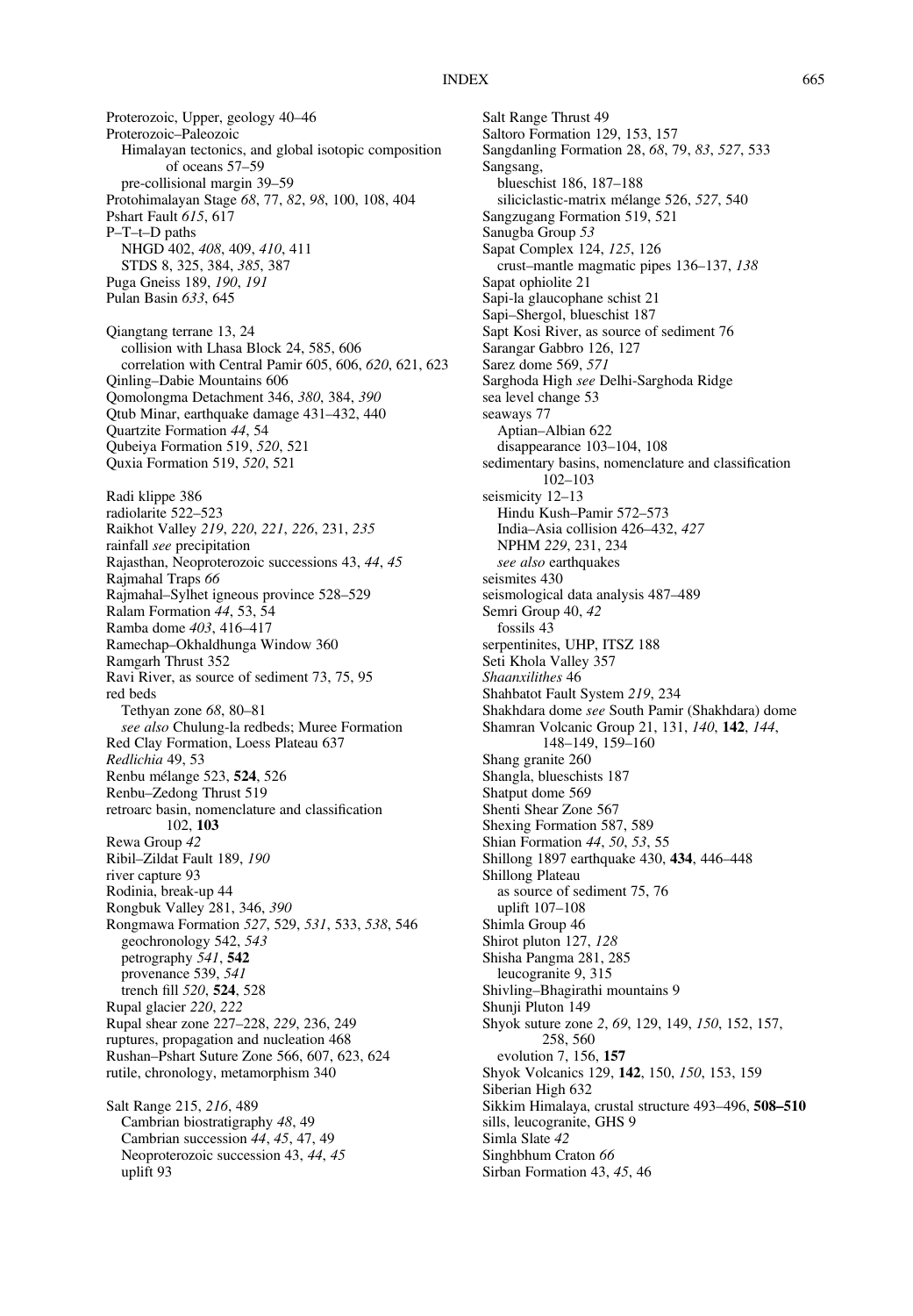Siwalik foreland basin 1, 12 dating 9 Siwalik Group 22, 68, 73, 77, 80, 81, 86, 87, 89, 92, 93, 94, 95, 96, 101, 640 slab breakoff 30, 108, 109, 641 Himalayan rebound 644–645, 646 and monsoon intensity 645 India–Asia collision 32, 108, 560, 591–595, 592, 597–598, 644–645 slab flux 176–177 slab pull 589, 591 slab rollback 108, 168, 641, 644 Gangdese arc 589–591, 592, 593 slip aseismic 428 décollement 428, 429, 463–464, 465–467 surface 465 slip deficit 468, 469 Snowball Earth 46 Son River, source of sediment 75 Son Valley 40, 41 Songpan–Ganzi terrane 605, 606 correlation with Central Pamir 623 South Asian monsoon 632, 644, 645 South Karakorum Belt 69 South Muskol Shear Zone 616, 617 South Pamir (Shakhdara) dome 570, 571, 572, 577 South Pamir/Karakoram terrane 605, 606, 606 Cimmerian unconformity 607, 623 South Tibetan Detachment (STD) 1, 2, 3, 12, 46, 71, 72, 186, 246, 281, 306, 307, 377–395 accessibility 379 brittle detachment 8 Cambrian succession 54 cessation of motion 647 channel-flow exhumation 8, 640, 641, 643 definition 389, 391 discovery 378–379 displacement 387–388 ductile shear zone 30, 343, 346, 347, 348, 355, 357–358, 359–361, 381, 382, 383, 384 metamorphic field gradient 384, 385 formation mechanism 391–394 geochronology 381 GHS Langtang 282, 284 history of research 377–379, 384 initiation and cessation of movement 388, 389 nature and timing of motion 8 offsets 8 orogen-wide detachment 379–380 partial melt on GHS 388–389, 390 shear sense 381, 383 structure, deformation and metamorphism 384 synchroneity with MCT 381 Southern Amphibolites 125 Southern Plutonic Complex 125, 126, 134, 166 magmatism 138 Spiti Proterozoic succession 45 Cambrian biostratigraphy 48, 49 Spiti Valley, correlation with Zanskar Valley 53 Spong andesitic arc 22, 23, 24, 30, 31, 32 Spontang ophiolite 2, 7, 20, 22–24, 25, 30, 31, 32, 33 Sr, global oceans 57–59 Sr–Nd–Pb isotope analysis 169, 173, 175, 178

Stak 219 eclogite 186, 195–197, 199, 205, 223, 227, 228 metamorphic conditions 196–197, 223, 226, 227 strain, elastic 467 stromatolites 51 Sturtian glacial event 46 sub-Himalaya 1, 39, 48, 72, 185 Cenozoic stratigraphy 22, 68, 77, 79–80, 82, 84, 85, 86 formation 186 geology 70 as source of sediment 74 Subathu Formation 28, 68, 80, 94, 99 Subathu Sub-basin 80, 108 subduction blueschist formation 183, 187, 203, 204 Central Pamir 613 Gangdese arc 584–585, 589, 590–594 Indian Plate beneath Asian continent 19, 21, 30, 31, 32, 108, 205, 258, 272, 555 Kohistan arc evolution 166, 168, 175–176, 258 Kurgiakh orogeny 55 oceanic ridge, Gangdese arc 589, 591, 592 'Trans-Tethys' 166, 168 Yarlung Suture Zone accretion complex 517, 518, 522–526, 528, 541 geochronology 542–544 see also slab breakoff subsidence, foreland-basin 104, 105, 106, 107 Suleiman Range see Kirthar–Suleiman ranges Sumayar granite 561, 565 Sumda Formation 28–29 Surichun Member 51, 53 Surma Group 68, 82 Sutlej Basin 2, 306 Sutlej River, as source of sediment 75, 78 Swabi Cambrian succession 54 Proterozoic succession 45 Swat, metamorphism 262, 264 Swat Valley granite 259, 260 Sylhet Nummulitic limestone 68, 81 syntaxes, Himalayan 215–218, 216, 245–250 Assam 248 Besham 242, 244 early tectonic history 248 exhumation 249 Hazara 242–245, 246, 247, 248 models 245, 246, 247–248 tectonic aneurysm 217, 218, 236, 245, 246, 249 Namche Barwa–Gyala Peri massif 238–242, 245, 246, 248–249 Nanga Parbat–Haramosh massif 218–242, 245–250 nomenclature 248 as source of sediment 73, 83 structure 248–249 Tadjik Basin 558, 565, 573 DEM 557 uplift 573 Tajikistan, Central Pamir terrane 605–624 Tal Group 44, 45, 46, 49 Cambrian biostratigraphy 48, 49 osmium enrichment 57, 59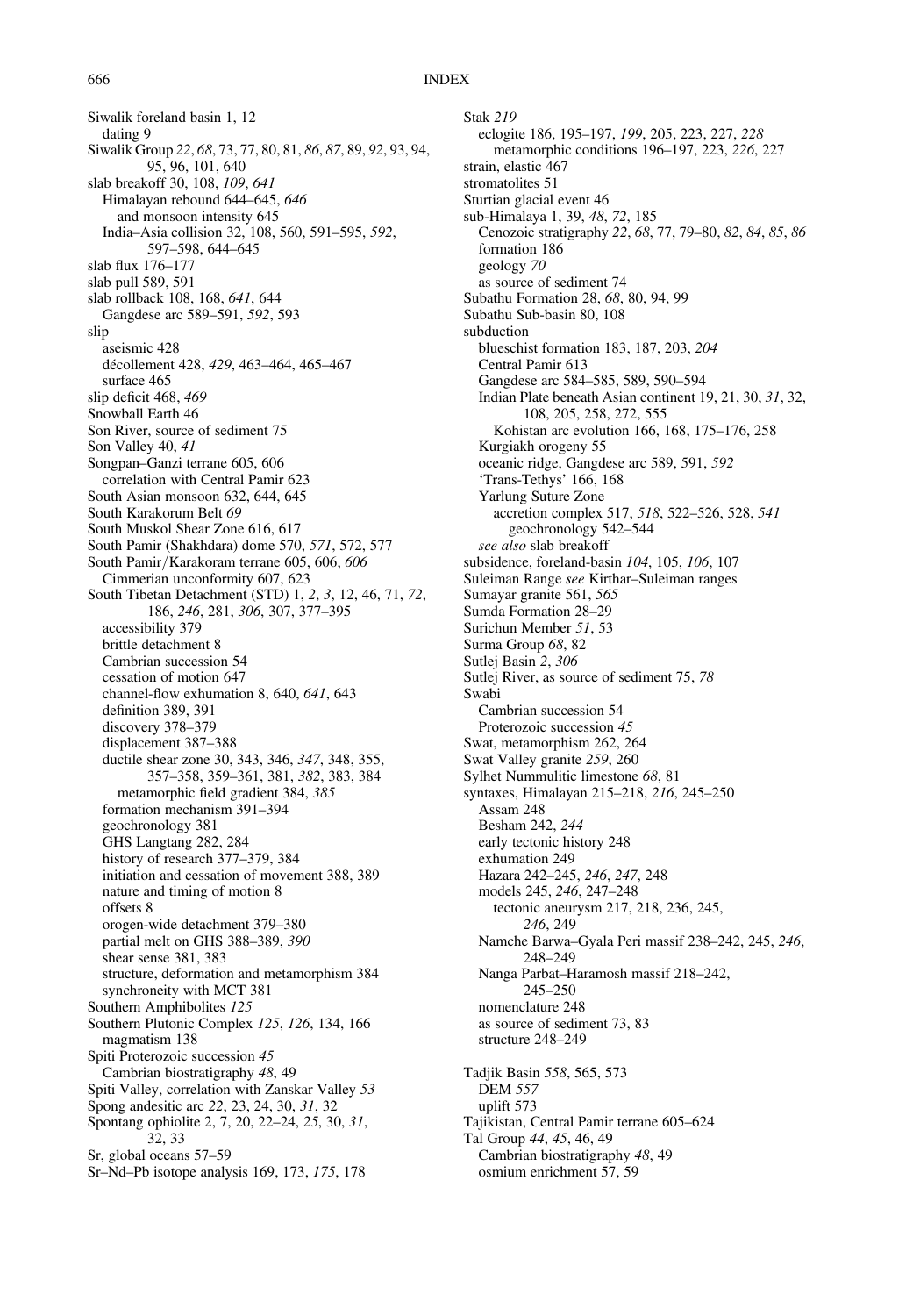Tama Kosi, metamorphism 351 Tanawal Formation 260, 264, 272, 273, 274 Tang Chu klippe 54 Tanymas Fault 607, 621 Tappania 40 Tar Formation 28 Tar Group 185 Tarim Basin 556, 558, 565, 573 DEM 557 desertification 633, 643, 645, 647 uplift 573 Tato leucogranite pluton 230, 232, 236 tectonic aneurysm model, Himalayan syntaxes 217, 218, 230, 236, 237, 239, 245, 246, 249 tectonic synthesis 640, 641 teleseismic receiver function analysis 486, 487–489, 502–509 Temesgam Formation 29 Teta Member 51, 53 Tethyan Himalaya 2, 3, 39, 71, 185, 186, 282–283, 343 age 55 Cambrian biostratigraphy 48 Cambrian stratigraphy 44, 45, 49–54 depositional cycles 49, 51, 52, 53 Cenozoic stratigraphy 22, 68, 77, 78–79, 82, 83 correlation with Lesser Himalaya 46 crustal thickening 30 Northern 70, 72 palaeogeography 27 tracers 97, 99 Proterozoic stratigraphy 43, 44 as source of modern sediment 73 Southern 70, 72 Tethyan Himalayan strata contact with siliciclastic-matrix mélange 532, 533, 534, 538 geology 22, 528–529, 532, 533 petrography 541 tectonic model 545, 546 Thakkola Basin 633, 645 Thango Formation 51 Thelichi Formation 141, 142 THERMOCALC modelling 8, 327, 334, 351 thermometry, independent single-phase 338 Thidsi Dolostone Member 51, 52, 53 Thongmon 347, 348 Ti/Ca flux, South China Sea 634 Tibet blueschist 186–188 Cambrian succession 54 Cenozoic stratigraphy 68, 78–79, 83 petrography and heavy minerals 91 crustal shortening 28 earthquakes 427, 428, 430 high-pressure metamorphism 197–199 mapping 4–5 southern, geology 326 strike-slip offsets and timing 10–11 UHP serpentinite 188 Yarlung Suture Zone 517–547 see also Namche Barwa-Gyala Peri massif; Namche Barwa syntaxis

Tibet–Pamir orogenic system 605 Tibetan Plateau 4 deformation 404 early studies 4–5 Gangdese magmatic arc 584–585 lithospheric structure 575–576 North Himalayan gneiss domes 402 orogen-parallel domes 412 relation to Pamir units 605 structure and metamorphism 575 underthrusting 10, 28, 108 uplift 10, 19, 28, 576 and Asian monsoon 11, 631, 640, 643–646 timing 10 Tien Shan 556, 557 uplift, and Asian monsoon 644, 645, 646–647 Tila shear zone 359 Tinau River, sand 95–96 Tipam Formation 68, 82, 83, 86 titanite, chronology, metamorphism 340 Tochi River, source of sediment 75, 77 Toijem Shear Zone 359 mylonites 310–311, 313 tonalite, Kohistan–Ladakh arc, isotopic analysis 170, 177 Tons River, source of sediment 75 Tons Thrust 39, 42, 43 Tora Tiga Complex 124 Trachyhystrichosphaera aimika 43 Trans-Aravalli succession 43, 47 Trans-Himalayan Arc 69, 71, 72 Trans-Himalayan arc–trench system 108 as source of sediment 74–75, 93, 94–95, 97, 99, 100 Trans-Himalayan batholith 2, 184, 185 volcanism and magmatism 7, 29–30, 33 see also Gangdese batholith; Kohistan–Ladakh– Gangdese granite batholith Trans-Indus Range 215, 216 Trans-Tethyan subduction system 166, 168 transgression, Tethyan zone 79 Treptichnus pedum 47, 49 triangulation 424, 425 Tso Morari dome 189 nappes, h-p indicators 189–190 as source of sediment 73 Tso Morari eclogite 7, 12, 32, 186, 188–192, 203, 204 exhumation 192, 194, 204, 205, 560 geochronology 192 geothermobarometry 191, 193 Tso-Jiangding Group 519, 521 tuff Chalt Volcanic Group 141, 142, 144, 145–147 east of Nanga Parbat 151, 152, 153 Tura Formation 100 turbidites east of Nanga Parbat 153 GHS 297 Sangdanling Formation 79, 108 Songpan–Ganzi complex 606 Yarlung Suture Zone 108, 528, 531, 539, 546 TZARS barometer 354 U–Pb zircon dating Central Pamir 10, 13, 605, 609, 617–619 Cretaceous strata 618–619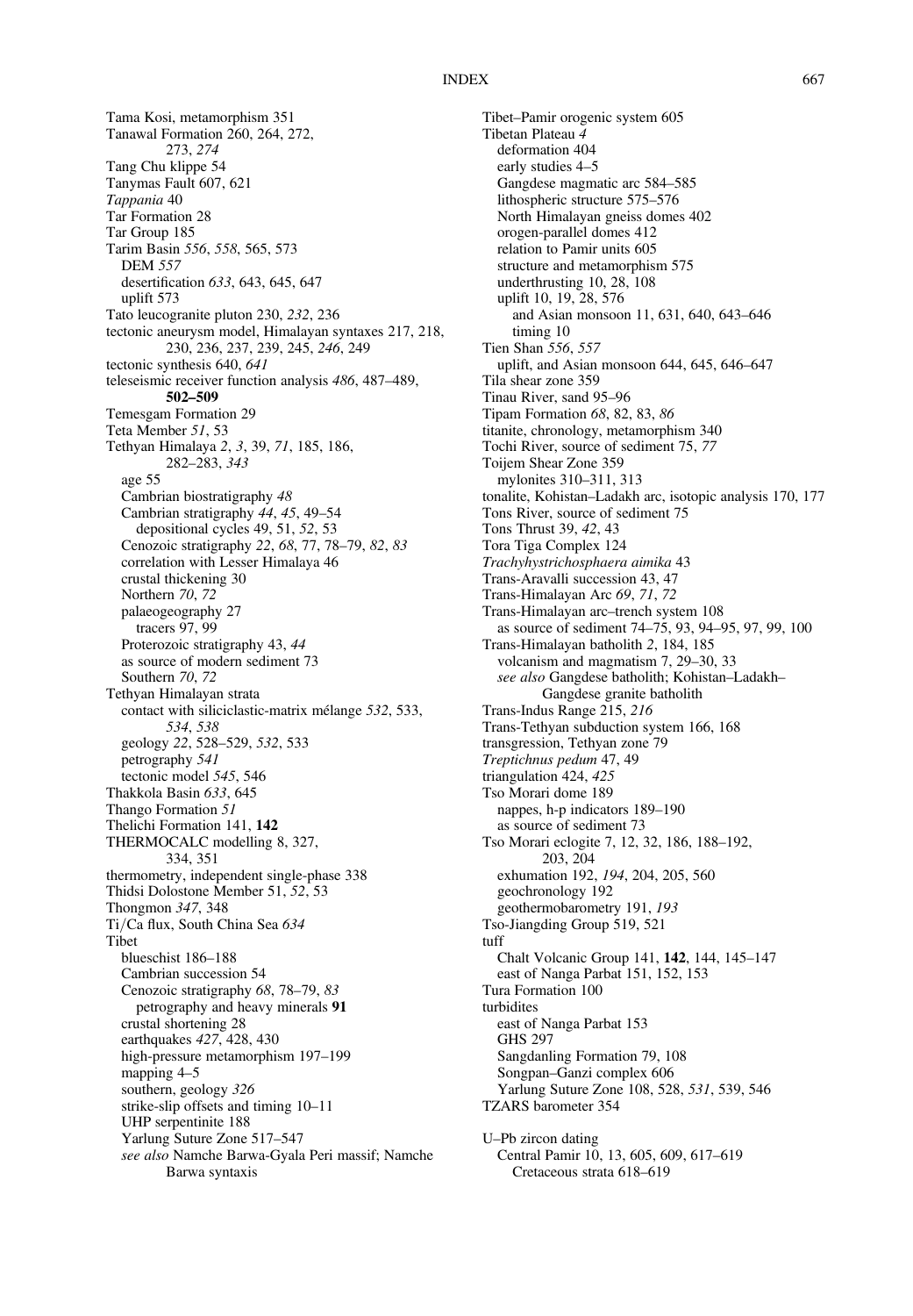U–Pb zircon dating (Continued) Oligocene or younger strata 619, 622–623 Triassic strata 617–618 GHS sediments 8, 287, 288 India–Asia collision 28 Kohistan–Ladakh arc 29, 168–169, 170–174, 175, 176, 178 ID-TIMS 168 LA-ICP-MS 168–169 Ladakh granites 29 Tibetan Plateau relation to Pamir units 605 uplift 10 Yarlung Suture Zone 535, 537, 538, 543 Udaipur 1988 earthquake 428 Ulleri augen gneiss 285, 297, 298 unconformity Cambrian–Ordovician 50, 51, 53, 54–57 Cimmerian, South Pamir 607, 623 Dianzhong–Shexing formations 589 Eocene 68, 81, 105 Himalayan Foreland Basin 644 Nianbo–Dianzhong formations 598 Oligocene 77, 98, 105, 108 Paleocene–Eocene 28 Proterozoic 40, 42, 43 unroofing 101, 102, 109 uplift 217 Himalaya Orogen 9, 19, 644–645, 646 NPHM 227–228, 229, 237 see also exhumation upwelling, oceanic 637 Ura klippe 383, 386 Utla granite 260 Utror volcanic suite 21 Uttarkashi 1991 earthquake 442, 443 Varanger event 46 Vindhyan Basin succession 40, 41, 42, 43 fossils 40 Vindhyan Supergroup 66 volcanism Kohistan–Ladakh terrane 139–149, 150, 159–160 Pamir, Dunkeldik intrusions 572 Waziristan ophiolite 69, 75, 77 weathering chemical 100, 636, 637–638 and Asian monsoon 634, 635 South China Sea 634 Tibetan Plateau 631–632 wedge extrusion 305, 392, 393 wedge insertion 305, 392, 393 Wengania 43 Westerly Jet 632 Western Himalayan syntaxis see Nanga Parbat syntaxis wildflysch 523, 525 xenoliths Dunkeldik intrusions 572 Kohistan arc 127, 128 Xialu chert 522–523, 525, 529

Xianshui-he fault, timing of slip 11

Xiazha Formation 518, 520, 527, 533, 535, 536, 544 petrography 541, 542 provenance 539, 540 tectonic model 544, 545–546 Xigaze forearc basin 517, 518, 519, 520, 521–522, 527, 529, 538, 539, 543–544, 586 geochronology 542, 543 tectonic model 545 width 586 Xigaze Group 519 Xigaze ophiolites 22, 24, 590–591 Xining Basin, aeolian deposits 635 and winter monsoon 632, 633 Xiukang mélange 523, 524 Yamdrok mélange 523, 524–525 Yamuna River, as source of sediment 76 Yardoi dome 387, 403, 405, 406, 407, 408, 409, 410 Yarlung Suture Zone 13, 517–547, 520 geochronology 535, 537, 538 geology 518–535, 527 mapping 527, 529 see also Xiazha Formation ophiolite belt 517, 518, 522, 535, 536, 545, 546 petrography 541, 542 provenance 539–540, 541 siliciclastic-matrix mélange 523, 524–525, 526, 527, 528, 529, 530, 534, 539, 540–541, 542, 545 subduction complex 517, 518, 522–523, 524–525, 526, 528, 541, 545 geochronology 542–544 tectonic model 544–546 Tethyan Himalayan strata 528–529, 532, 533, 534, 541 trench fill 520, 524, 528, 539, 542, 542, 545 geochronology 542, 543, 544 see also Rongmawa Formation Yarlung Tsangpo Mantle thrust 518, 522, 527, 529 Yarlung Tsangpo River 93, 238, 239 as source of sediment 76 Yasin Group 125, 129, 139, 140, 144 Yazgulom dome 569, 571 Yellow Band 52, 54, 57, 297, 298 Ypresian, India–Asia collision 28, 29 Zanskar Cenozoic stratigraphy 68 Proterozoic succession 45 Zanskar Range 28, 32, 79, 99 Cenozoic succession, petrography and heavy minerals 91 Zanskar River section 23, 24, 25 Zanskar Shear zone 1, 2, 379–380, 390 Zanskar Shelf Basin 21 Zanskar Valley Cambrian biostratigraphy 48, 49, 51 Cambrian stratigraphy 51, 52 correlation with Spiti Valley 53 Zedong arc 13, 519, 520 tectonic model 544–546 Zedong ophiolite 22 see also Luobusa ophiolite Zedong–Gyangze Thrust 528 Zhada Basin 633, 645